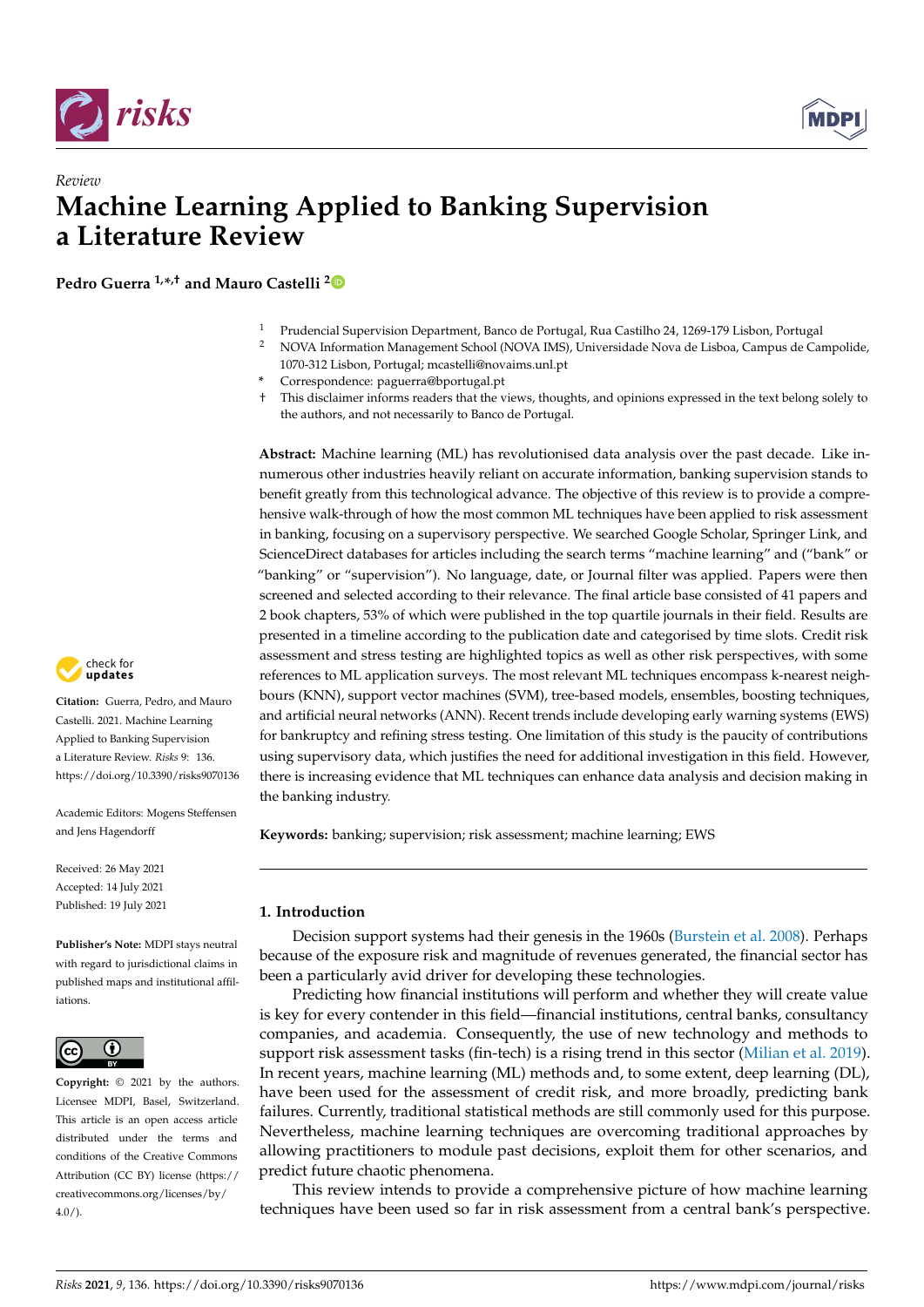Thus, the scope of this work encompasses credit institutions and investment firms since those are the ones the European Banking Authority (EBA) regulation focuses on [\(European](#page-22-1) [Banking Authority](#page-22-1) [2013\)](#page-22-1). Henceforth, the term *institutions* will be used to refer to both.

The above-mentioned regulation establishes the standardisation of reporting requirements under the Single Supervisory Mechanism (SSM) [\(European Commission](#page-22-2) [2015\)](#page-22-2). As a consequence, this study focuses on the European banking sector. Although we are aware of the importance of insurance, pension funds, securities, and markets in the financial sector, these are subject to different regulations and would benefit from a dedicated study. This work intends to contribute to several stakeholders in the supervisory landscape:

- 1. Institutions can have a comprehensive perspective on which risk assessment approaches are available and how they can evaluate their own exposures.
- 2. Central banks can acquire an integrated view of several validated methodologies for risk assessment. These can be the pillars of their next decision support systems by laying down the technologies supporting risk assessment processes. Furthermore, this work can also incite surveys and case studies on the use and adoption of ML at central banks.
- 3. Consultancy companies will benefit from a compendium of ML techniques and risk measures, to better support their clients.
- 4. Academia receives an important contribution that gathers an extensive number of papers on risk assessment and collates the identified methodologies from a supervisory perspective. This will hopefully serve as a stepping stone for future developments in this area, and provide a baseline for testing new methodologies.

This paper is organised as follows: it starts by justifying the methodology and describing how the references were selected. The results section gathers similarities among published scientific knowledge and presents the most relevant works that influence this field. The last section provides a space for discussing lessons learned and future work.

# **2. Methodology**

This research was conducted through a series of exploratory steps on the topics of machine learning, banking, risk assessment, and banking supervision. The initial objective was to evaluate how machine learning techniques were being used at central banks. Additionally, we intended to analyse how these methods were informing the analytical capabilities of supervisors. We then refined a search query broad enough to return a set of articles we could work on. The following subsections describe a step-by-step guide for the reference search and selection.

#### *2.1. Engines*

This literature review relies on three search engines: Springer Link, ScienceDirect, and Google Scholar, queried until June 2021. The first and second search engines are extensively renowned for their trustworthiness and for selecting top journals for their results. The last one provides an extensive overview of all articles published in English [\(Gusenbauer](#page-22-3) [2019\)](#page-22-3).

#### <span id="page-1-0"></span>*2.2. Query*

Through extensive addition and diversification of search terms, we refined the search query to the following: *"machine learning" and ("bank" or "banking" or "supervision")*.

The underlying reasoning is that machine learning techniques are the focal point of this review article. The added value comes from analysing their potential applications to the banking sector, specifically banking supervision. No limitation concerning the year of publication was applied. Overlapping results are addressed in our secondary analysis. Furthermore, no filter regarding type or place of publication was applied, since the included papers' journals of publication were evaluated and classified after screening. Additionally, to keep up with new publications, we defined an alert in *Google Scholar* with this query. Finally, we pay close attention to Mendeley's alerts for articles related to the set gathered in this review.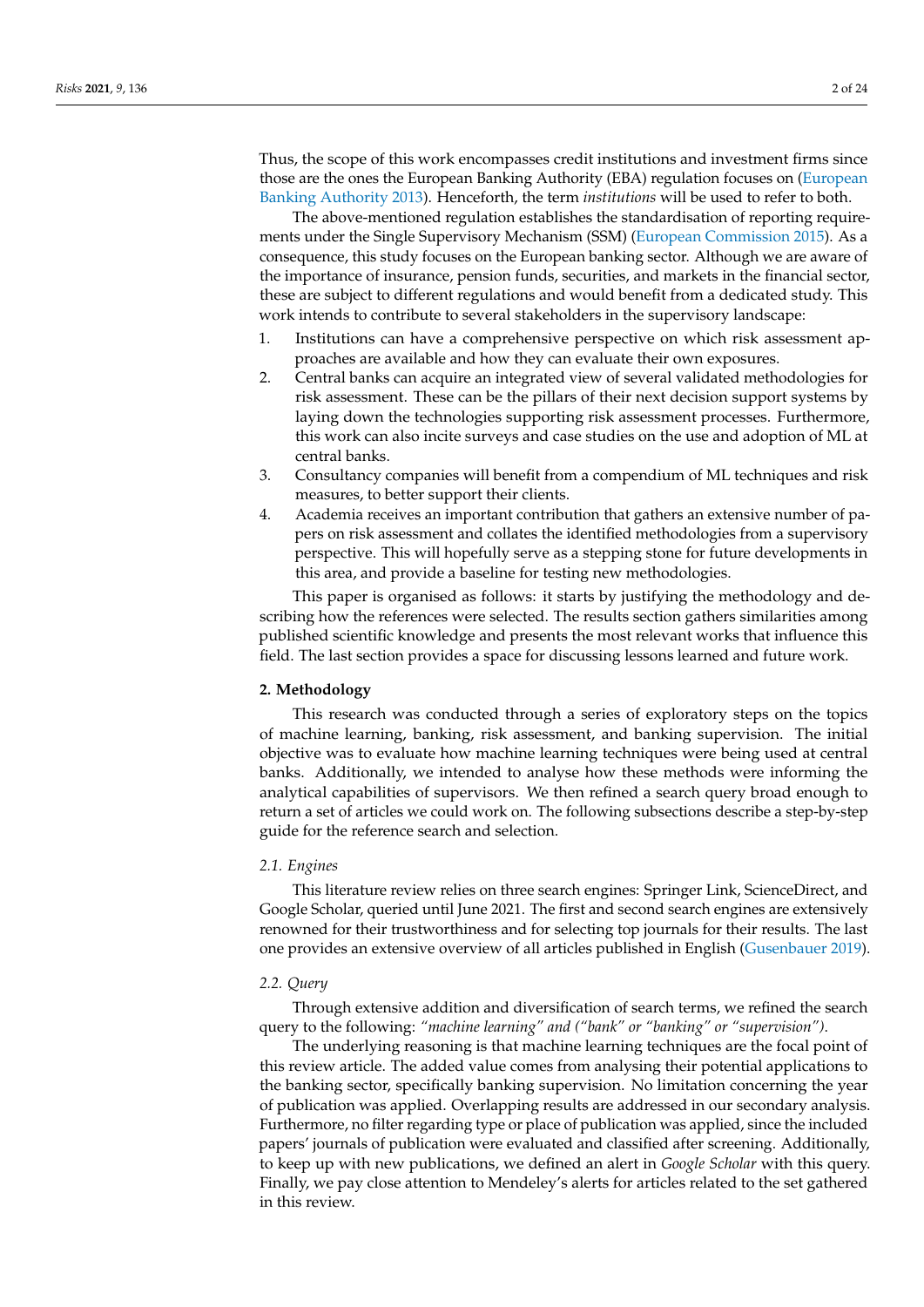# *2.3. Steps*

The following subsections detail every step of the selection process summarise in the following PRISMA diagram Figure [1.](#page-2-0)

<span id="page-2-0"></span>

**Figure 1.** PRISMA diagram detailing the selection process of the identified articles.

# 2.3.1. Identification

The research query identified 85 articles and two books, from the three search engines. All the papers were published in English, in several different journals, and spanned from 2000 to 2021. This first step involved title and abstract analysis, and excluded 14 articles for lack of relevance.

## 2.3.2. Screening

In this phase, the main topics of each article were analysed, resulting in the exclusion of 21 papers, based on the following criteria:

- Dataset: when the analysed paper used data other than the banking sector, it was discarded. We are aware that applications of ML to the stock market are a trendy topic in the literature, and that the insurance and pension funds sector is of great importance in the Eurozone. Nevertheless, the regulation is substantially different, and they would merit from a different study and approach;
- Methodology: risk assessment exercises are historically based on quantitative data, combined with expert judgment. Furthermore, it is the quantitative data that holds the largest amount of information regarding risk exposure practices. Therefore, we focus our analysis on quantitative methods, for which a risk assessment classification has already been assigned (leveraging on previous knowledge through supervised learning). We thus excluded works concerning unsupervised learning methods, or sentiment analysis (qualitative);
- Region: this criterion is closely related to the first, since regulation changes according to geography. We chose to focus mainly on works based upon institutions operating in the Eurozone. Nonetheless, relevant works by other central banks were considered eligible.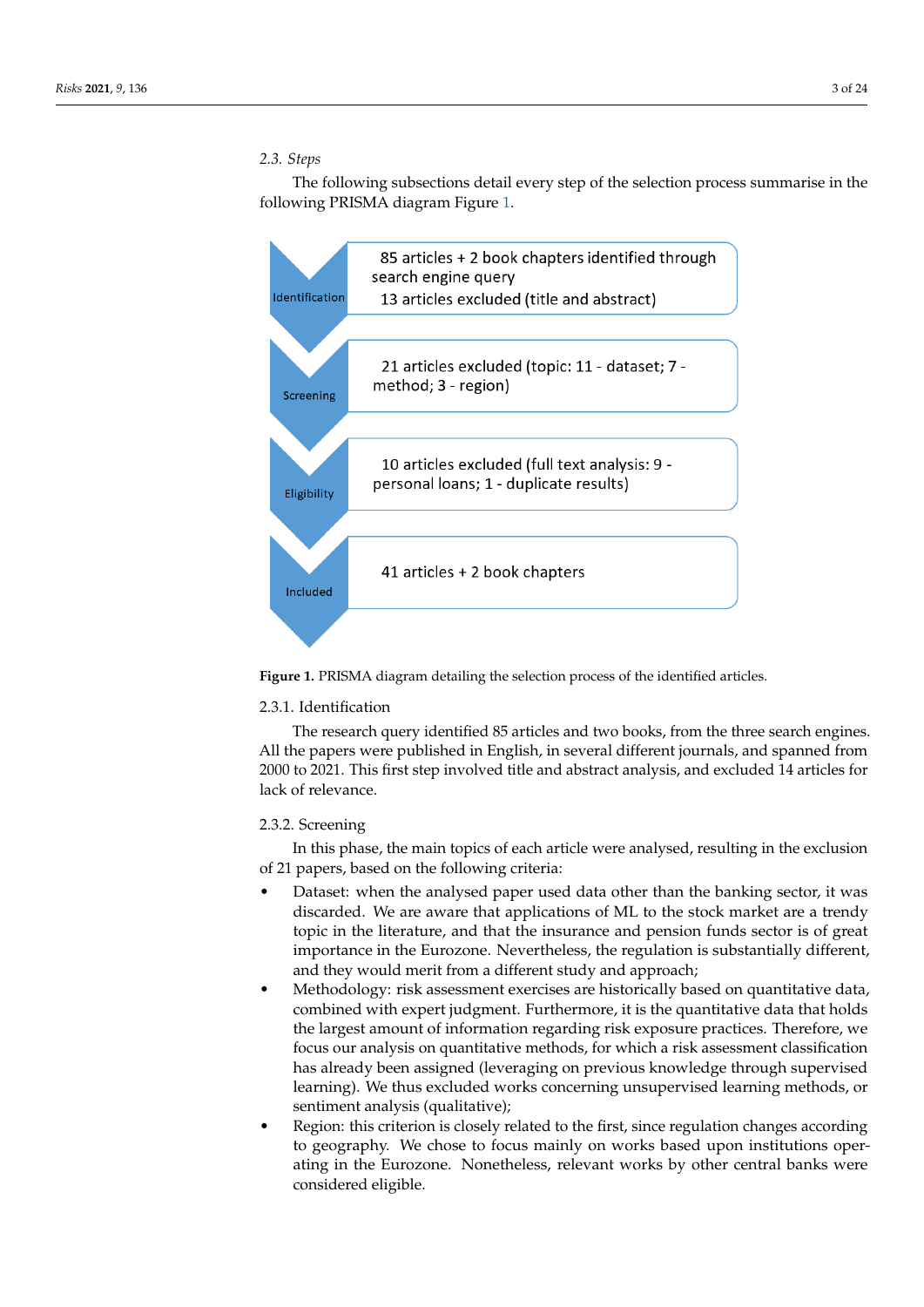## 2.3.3. Eligibility

The next step required a thorough analysis of each paper, to verify its sources and classify the journal it was published in (quartile of impact). Papers were analysed from 2021 backward to identify any overlapping results or new or improved methodologies, resulting in the exclusion of ten more articles: nine being personal loans related and one duplicate result.

The scope of this review is the application of ML techniques to risk assessment from a supervisory perspective, which includes at best how institutions are addressing their risk assessment exercises. The data and predictors used to evaluate an individual credit application (personal loan) differ substantially from the data used by banks from a corporate perspective, and even more from the data collected in the regulatory context. As such, works regarding credit risk for individual applicants were also excluded.

### 2.3.4. Considered Papers

The final article base consists of 41 papers and two books, published from 2000 until 2021, selected through the steps mentioned. In the next section, we will describe the similarities among the papers, as well as the methods applied and respective banking areas.

Table [1](#page-3-0) lists the selected papers, providing a single-sentence summary of their content.

#### **3. Results**

# *3.1. Distribution*

Based on the reviewed works from the previous section, the following paragraphs describe how machine learning techniques have been used in the banking sector. Our research intends to provide a future reference on how these technologies address and support the risk assessment process, in particular from a central bank's perspective. These results solely reflect the analysis of the papers selected for this review. They represent neither the total of publications throughout these years nor the distribution of topics for all publications.

Table [2](#page-6-0) summarises the selected articles, referenced by author, year of publication, affiliation and number of citations. Additionally, Table [3](#page-9-0) lists the journals from the selected articles.

<span id="page-3-0"></span>

| <b>Authors</b>    | Year | <b>Summary Sentence</b>                                                                                                                                                                                                                         |
|-------------------|------|-------------------------------------------------------------------------------------------------------------------------------------------------------------------------------------------------------------------------------------------------|
| Galindo et al.    | 2000 | CART decision-trees out-perform statistics for credit risk assessment,<br>using a commercial bank loans dataset                                                                                                                                 |
| Hillegeist et al. | 2004 | Black-Scholes-Merton option-pricing model is a better indicator of<br>bankruptcy probability than Z-Score and O-Score.                                                                                                                          |
| Min et al.        | 2005 | Motivated by the increasing use of machine learning techniques, this<br>paper aims to outperform classical statistics in bankruptcy prediction.<br>An optimised SVM model performs better than MDA, logit and BPN<br>for bankruptcy prediction. |
| Angelini et al.   | 2008 | Regulation-imposed capital requirements increase the need for precise<br>credit risk assessment systems. This paper shows ANNs' very good<br>results predicting the default tendency of a borrower.                                             |
| Boyacioglu et al. | 2009 | Multi-layer perceptrons and learning vector quantization are the most<br>successful models predicting bank failure as a classification problem, in<br>a Turkish case.                                                                           |
| Chaudhuri et al.  | 2011 | Fuzzy-SVM satisfies Basel II demands for detecting bankruptcy<br>probability, outperforming other approaches. This algorithm also<br>proved to have more clustering capabilities than PNN.                                                      |

**Table 1.** Short summary of each analysed paper, referenced by authors and year.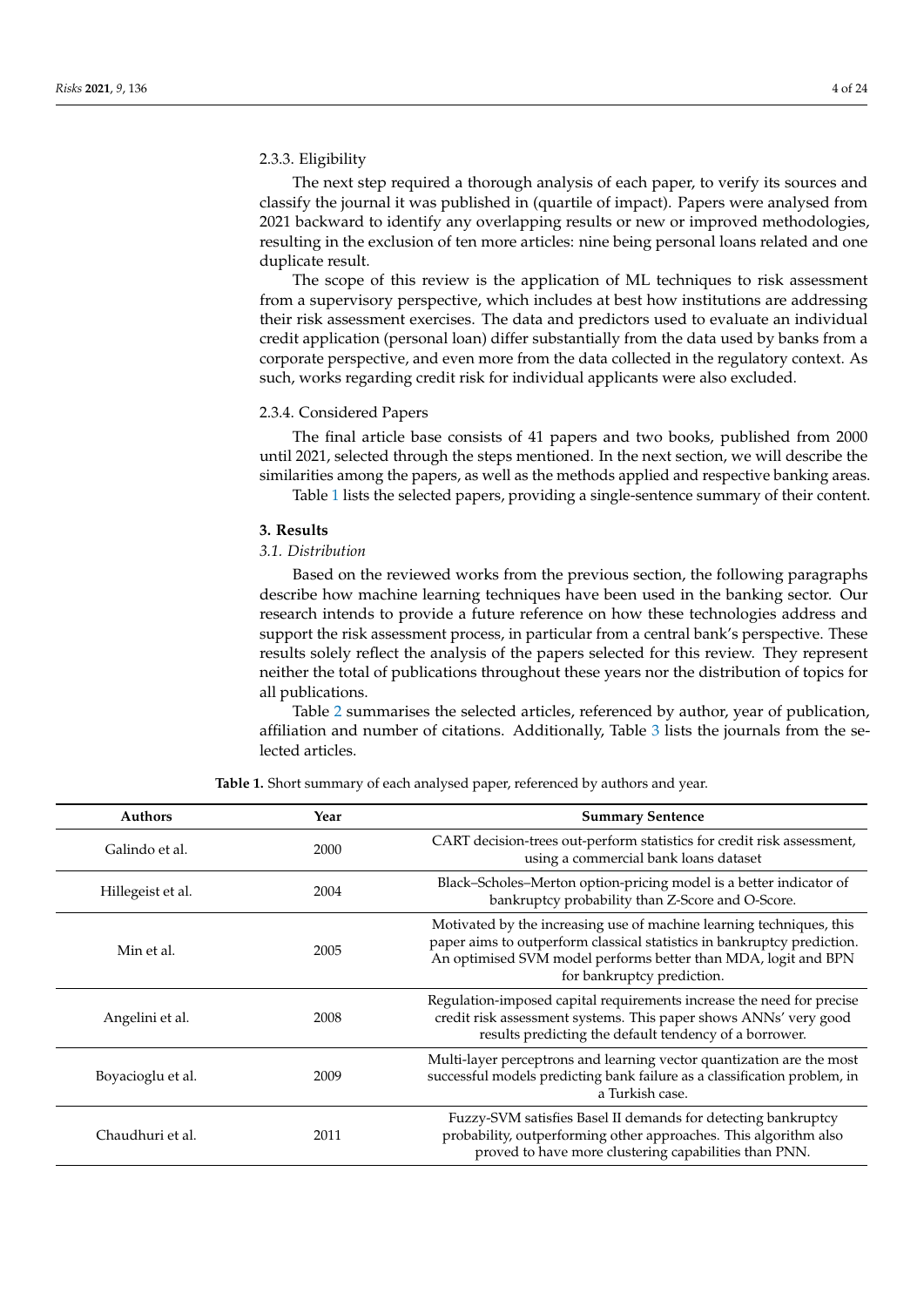| <b>Authors</b>         | Year | <b>Summary Sentence</b>                                                                                                                                                                                                                                                  |
|------------------------|------|--------------------------------------------------------------------------------------------------------------------------------------------------------------------------------------------------------------------------------------------------------------------------|
| Hammer et al.          | 2012 | The logical analysis of data (LAD) is able to reverse-engineer Fitch risk<br>ratings of bank, showing better results than support-vector machines<br>and logistic regression when evaluating the creditworthiness of banks.                                              |
| Ribeiro et al.         | 2012 | This study establishes the limitations of using exclusively quantitative<br>financial data when developing default risk models. The authors<br>propose a new approach that includes contextual knowledge in an<br>SVM model, showing better predictability performance t |
| Lopez Iturriaga et al. | 2015 | Profiling distressed banks using self-organising maps and modelling<br>failure detection with multi-layer perceptron outperforms traditional<br>models of bankruptcy prediction. The resulting model detects 96% of<br>failures, up to 3 years before the bankruptcy ev  |
| Ala'raj et al.         | 2016 | The proposed hybrid ensemble model improves predicting capability<br>compared to base classifiers, using 7 real-world datasets. It uses a<br>classifier consensus system to compare this new approach with the<br>traditional combination methods.                       |
| Abellan et al.         | 2017 | Selection of the best base classifier in ensemble methods for credit<br>scoring problems. The individual performance of classifiers is not the<br>only criteria for ensemble schemes.                                                                                    |
| Chakraborty et al.     | 2017 | An overview of the applications of machine learning to financial<br>problems, the most popular modelling approaches, and three case<br>studies of relevant works for central banks. This study also establishes<br>that machine learning models usually outperform tradi |
| Pompella et al.        | 2017 | An EWS is proposed to detect likely-to-fail banks. This method is<br>compared with risk agencies' rating and detects possibly wrongly rated<br>banks. The authors suggest the adoption of this EWS by regulators.                                                        |
| Xia et al.             | 2017 | The credit scoring problem is addressed using a XGBoost model with<br>Bayesian hyper-parameter optimisation, not only obtaining better<br>accuracy than baseline models, but also providing feature importance<br>and a decision chart for interpretability.             |
| Alessi et al.          | 2018 | The use of random forest to predict banking crises secondary to<br>excessive credit growth, using credit and real estate predictors.                                                                                                                                     |
| Broeders et al.        | 2018 | A survey on the use of innovative technologies in financial supervision,<br>the challenges faced by supervisory agencies and the need for a clear<br>suptech strategy. Additionally, the experience of early adopters<br>is described.                                   |
| Chang et al.           | 2018 | The development of a credit risk model using XGBoost classifier to<br>address the heterogeneous nature of financial data. An under-sampling<br>method is applied to deal with the imbalanced data.                                                                       |
| Gogas et al.           | 2018 | Outperforming the Ohlson's score with stress-testing tool based on a<br>support-vector machine model to forecast bank failures. The adopted<br>methodology defines a clear boundary between solvent and<br>insolvent banks.                                              |
| Jagtiani et al.        | 2018 | The impact of machine learning in banking supervision in terms of new<br>possible analytical solutions and risks involved in those<br>new approaches.                                                                                                                    |
| Kupiec et al.          | 2018 | Addressing the need for validation of bank stress test models, by<br>emphasising model forecast accuracy. A Lasso model shows the best<br>forecasting capabilities for determining capital requirements in<br>stressful conditions.                                      |

**Table 1.** *Cont.*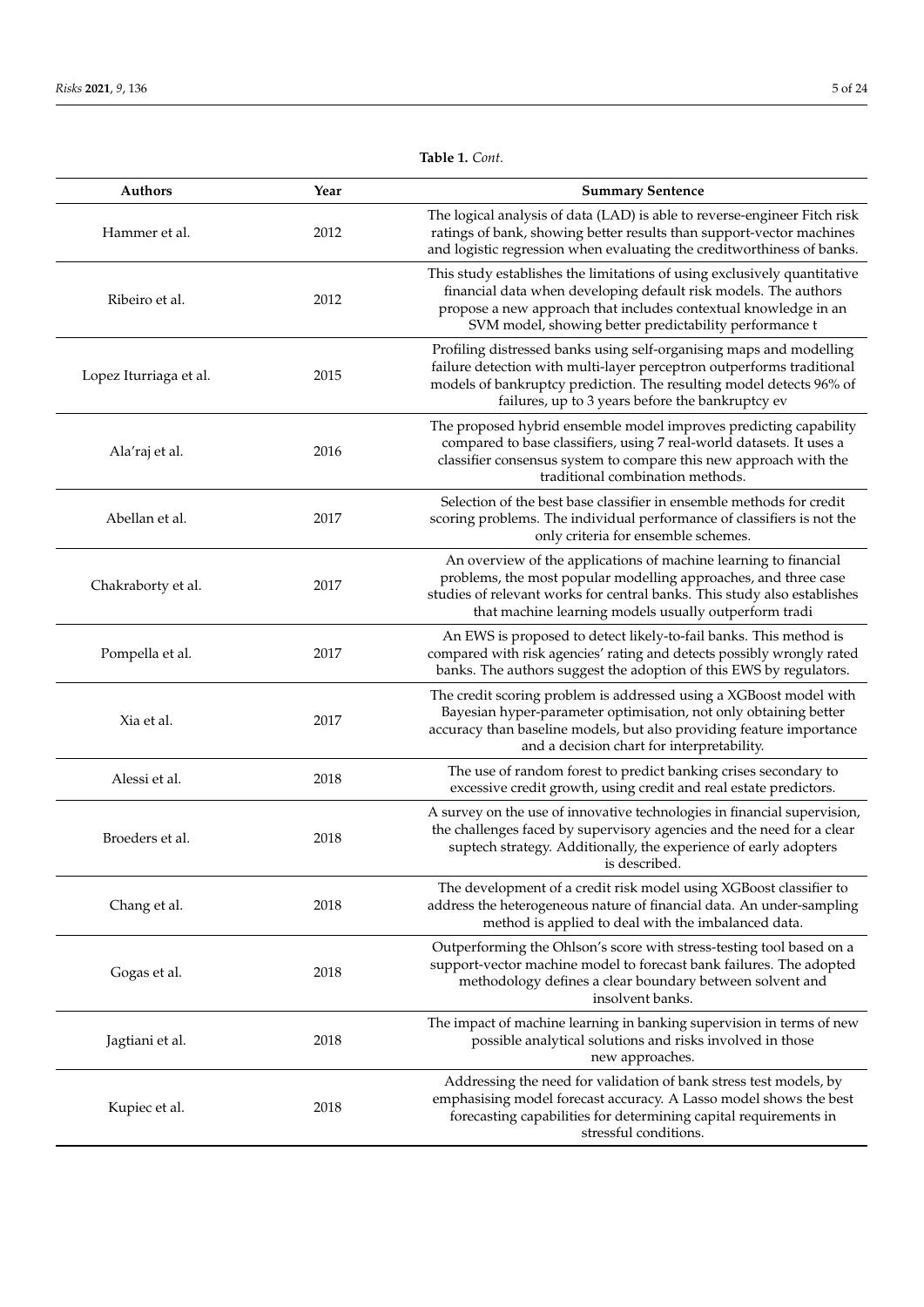| Authors              | Year | <b>Summary Sentence</b>                                                                                                                                                                                                                                                  |
|----------------------|------|--------------------------------------------------------------------------------------------------------------------------------------------------------------------------------------------------------------------------------------------------------------------------|
| Le et al.            | 2018 | Artificial neural networks and k-nearest neighbour methods are more<br>accurate for predicting bank failure than traditional statistics.                                                                                                                                 |
| Petropoulos et al.   | 2018 | Predicting the probability of default of Greek banks using data mining<br>techniques to reduce dimensionality, with XGBoost emerging as the<br>best model. The authors aim to fully capture the information within<br>these large datasets to better support the overall |
| Tavana et al.        | 2018 | Addressing liquidity risk assessment through a model that uses neural<br>networks and Bayesian networks. The models were capable of<br>distinguishing the most critical factors in liquidity risk measurement.                                                           |
| Climent et al.       | 2019 | Using XGBoost to identify the best predictors of bank failure and<br>develop a classification model to label failed and non-failed banks in<br>the Eurozone. The data used in this study is composed of 25 annual<br>financial ratios for commercial banks in the Eurozo |
| Dwivedi et al.       | 2019 | Expert contributors identify and compile a series of opportunities,<br>impacts and research topics raised by the rapid adoption of AI. The<br>financial sector shows enormous potential in robot advisory and<br>automation, and bankruptcy prediction.                  |
| Hohl et al.          | 2019 | A survey of activities within the scope of suptech, classifying the<br>degree of technological development, and the strategies in place to<br>implement them, highlighting the experimental nature of these<br>initiatives and the need for international coordination.  |
| Kolari et al.        | 2019 | Successfully undergoing European bank stress-tests depends largely on<br>the risks a bank is exposed to, as opposed to being prepared for specific<br>adverse scenarios. Using Bankscope data, the developed model<br>accurately predicts 90% of the failing banks.      |
| Kou et al.           | 2019 | A survey depicting the most common methodologies to assess systemic<br>risk in the financial system, using machine learning, big data analysis,<br>network analysis and sentiment analysis. The paper showcases current<br>researches on the use of machine learning in  |
| Leo et al.           | 2019 | A literature review evidencing machine learning use for risk<br>management purposes in the banking industry, while also noting the<br>experimental nature of most approaches.                                                                                            |
| Milian et al.        | 2019 | A literature review aiming to find consensus on a fintech definition,<br>showing how banks and supervisory agencies are using these<br>innovative technologies and dealing with the risks involved.                                                                      |
| Soui et al.          | 2019 | Using evolutionary algorithms to address credit risk assessment by<br>considering it as an optimisation (rule-based) search problem:<br>minimise complexity, maximise accuracy and weight<br>(rules importance).                                                         |
| Alonso et al.        | 2020 | Comparing machine learning models from credit default prediction.<br>Necessity for a structured strategy for assessing ML models to increase<br>transparency in the use of these technologies, and promote innovation<br>in the financial industry.                      |
| Dastile et al.       | 2020 | A systematic literature review on how statistic and machine learning<br>techniques have been used to address the credit scoring problem.<br>Although machine learning is often incapable of explaining predictions,<br>these models consistently outperform the classic  |
| Filippopoulou et al. | 2020 | Developing an EWS to detect systemic banking crisis based on the ECB<br>Macroprudential database. Most of the risk indicators used in the<br>dataset are key to forecast a systemic risk crisis 1 to 4 years before<br>the event.                                        |

**Table 1.** *Cont.*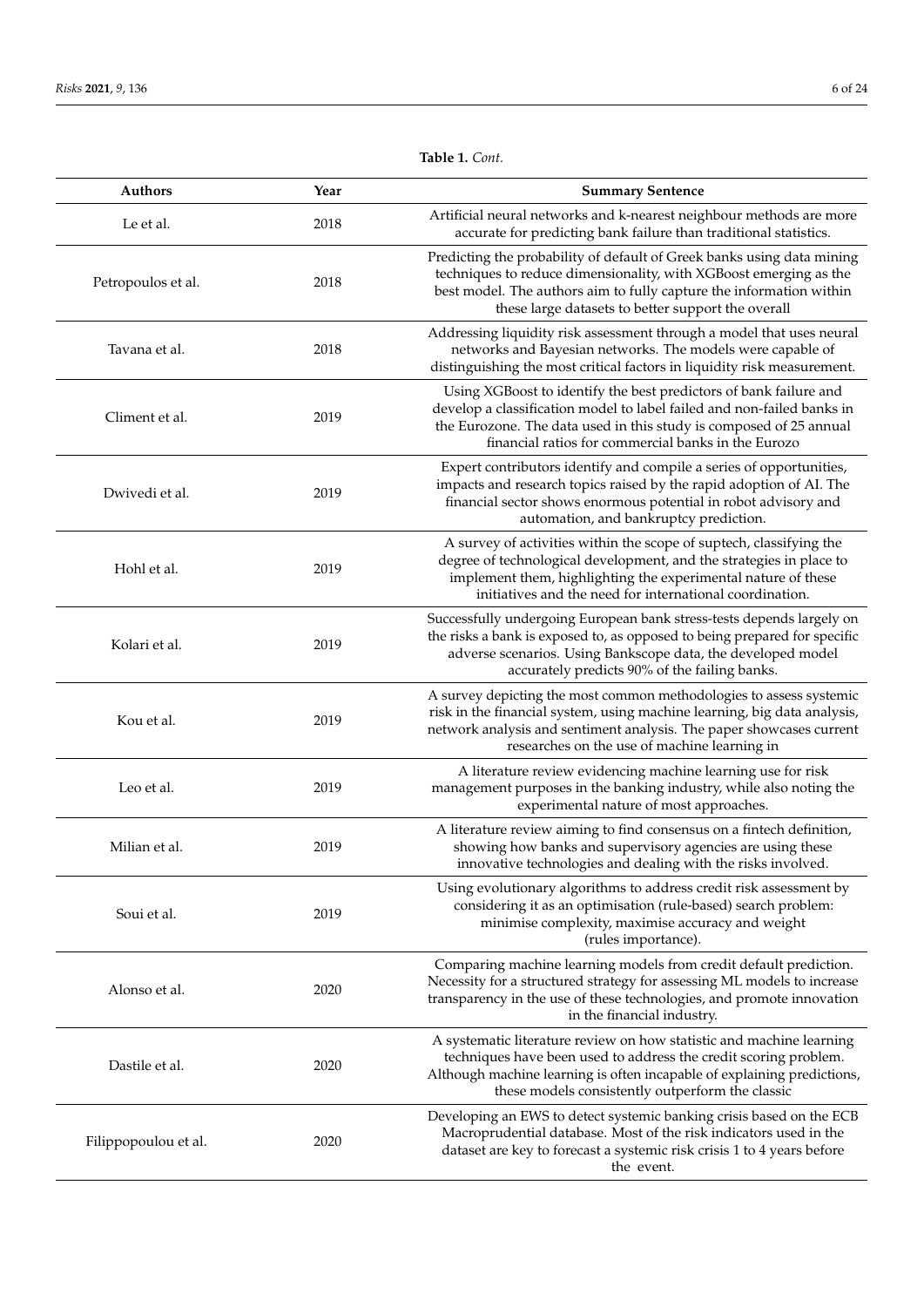| <b>Authors</b> | Year | <b>Summary Sentence</b>                                                                                                                                                                                                                                                                                                               |
|----------------|------|---------------------------------------------------------------------------------------------------------------------------------------------------------------------------------------------------------------------------------------------------------------------------------------------------------------------------------------|
| Giudice et al. | 2020 | Developing an automatic classification system for the sector of<br>economic activity for Italian companies, using a multi-step classifier<br>with gradient boosting and support-vector machine models. The<br>developed model is already being used in a production envi                                                              |
| Lee et al.     | 2020 | A study on types of machine learning applications, exploring the<br>accuracy-interpretability trade-off, and three use cases in<br>financial industry.                                                                                                                                                                                |
| Alonso et al.  | 2021 | Predicting credit default probability with machine learning surpasses<br>traditional statistic methods, potentially leading to savings of up to 17%<br>in regulatory capital requirements.                                                                                                                                            |
| Antunes        | 2021 | Establishing the need for supervisory on-site inspection by comparing<br>the results of two machine learning models, one based on the banks'<br>own risk assessment and the other based on the findings from previous<br>on-site inspections.                                                                                         |
| Doerr et al.   | 2021 | Policy brief showing central banks are relying on big data for daily<br>tasks, and identifying a clear need for specialised knowledge on how to<br>adequately use machine learning, and extract greater value from<br>that data.                                                                                                      |
| Huang et al.   | 2021 | This study is developed under the assumption that the intricate nature<br>of financial data cannot be properly explored through traditional<br>methods. An advanced deep learning model to address the complex<br>and hierarchical features of financial data, that outperforms traditional<br>methods and other advanced approaches. |
| Wang et al.    | 2021 | Random forest based EWS outperforms the classic logit approach as<br>the predictive tool to prevent systemic banking crises. This paper<br>shows an expert voting approach to model the multivariate nature of<br>systemic risk assessment data.                                                                                      |

**Table 1.** *Cont.*

<span id="page-6-0"></span>**Table 2.** List of papers collected through the research query, referenced by author, year of publication, affiliation, and number of citations.

| <b>Authors</b>  | Year | Affiliation  | <b>Title</b>                                                                                                                          | <b>Citations</b> |
|-----------------|------|--------------|---------------------------------------------------------------------------------------------------------------------------------------|------------------|
| Abellan et al.  | 2017 | academia     | A comparative study on base classifiers in<br>ensemble methods for credit scoring                                                     | 88               |
| Ala'raj et al.  | 2016 | academia     | A new hybrid ensemble credit scoring model<br>based on classifiers consensus system approach                                          | 66               |
| Alessi et al.   | 2018 | central bank | Identifying excessive credit growth and leverage                                                                                      | 135              |
| Alonso et al.   | 2020 | central bank | Machine Learning in Credit Risk: Measuring the<br>Dilemma Between Prediction and<br>Supervisory Cost                                  |                  |
|                 | 2021 | central bank | Understanding the Performance of Machine<br>Learning Models to Predict Credit Default: A<br>Novel Approach for Supervisory Evaluation | $\theta$         |
| Angelini et al. | 2008 | academia     | A neural network approach for credit<br>risk evaluation                                                                               | 305              |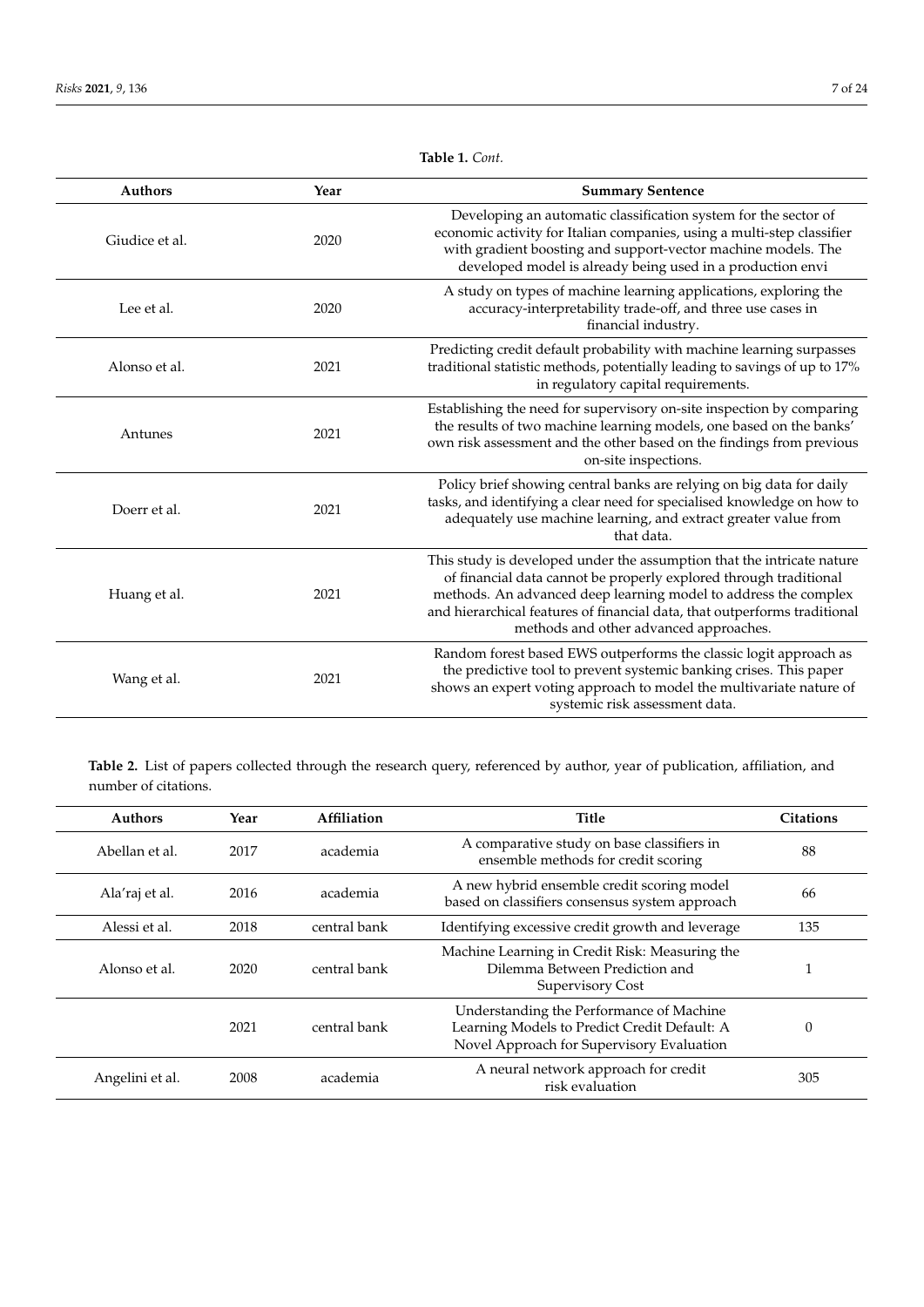| <b>Authors</b>       | Year | Affiliation  | <b>Title</b>                                                                                                                                                                                                                                     | <b>Citations</b> |
|----------------------|------|--------------|--------------------------------------------------------------------------------------------------------------------------------------------------------------------------------------------------------------------------------------------------|------------------|
| Antunes              | 2021 | central bank | To supervise or to self-supervise: A machine<br>learning based comparison on credit supervision                                                                                                                                                  | 0                |
| Boyacioglu et al.    | 2009 | academia     | Predicting bank financial failures using neural<br>networks, support vector machines and<br>multivariate statistical methods: A comparative<br>analysis in the sample of savings deposit<br>insurance fund (SDIF) transferred banks<br>in Turkey | 272              |
| Broeders et al.      | 2018 | industry     | FSI Insights Innovative technology in<br>financial supervision                                                                                                                                                                                   | 23               |
| Chakraborty et al.   | 2017 | central bank | Machine Learning at Central Banks                                                                                                                                                                                                                | 62               |
| Chang et al.         | 2018 | academia     | Application of eXtreme gradient boosting trees in<br>the construction of credit risk assessment models<br>for financial institutions                                                                                                             | 17               |
| Chaudhuri et al.     | 2011 | academia     | Fuzzy Support Vector Machine for<br>bankruptcy prediction                                                                                                                                                                                        | 155              |
| Climent et al.       | 2019 | academia     | Anticipating bank distress in the Eurozone: An<br>Extreme Gradient Boosting approach                                                                                                                                                             | 10               |
| Dastile et al.       | 2020 | academia     | Statistical and machine learning models in credit<br>scoring: A systematic literature survey                                                                                                                                                     | $\boldsymbol{0}$ |
| Doerr et al.         | 2021 | industry     | How do central banks use big data and<br>machine learning?                                                                                                                                                                                       | 0                |
| Dwivedi et al.       | 2019 | academia     | Artificial Intelligence (AI): Multidisciplinary<br>perspectives on emerging challenges,<br>opportunities, and agenda for research, practice<br>and policy                                                                                        | 39               |
| Filippopoulou et al. | 2020 | academia     | An early warning system for predicting systemic<br>banking crises in the Eurozone: A logit<br>regression approach                                                                                                                                | $\mathbf{1}$     |
| Galindo et al.       | 2000 | academia     | Credit risk assessment using statistical and<br>machine learning: Basic methodology and risk<br>modeling applications                                                                                                                            | 213              |
| Giudice et al.       | 2020 | central bank | Institutional Sector Classifier, a Machine<br>Learning Approach                                                                                                                                                                                  | 0                |
| Gogas et al.         | 2018 | academia     | Forecasting bank failures and stress testing: A<br>machine learning approach                                                                                                                                                                     | 20               |
| Hammer et al.        | 2012 | academia     | A logical analysis of banks' financial<br>strength ratings                                                                                                                                                                                       | 49               |
| Hillegeist et al.    | 2004 | academia     | Assessing the probability of bankruptcy                                                                                                                                                                                                          | 1393             |
| Hohl et al.          | 2019 | industry     | FSI Insights on policy implementation The<br>suptech generations                                                                                                                                                                                 | 3                |
| Huang et al.         | 2021 | academia     | Intelligent FinTech Data Mining by Advanced<br>Deep Learning Approaches                                                                                                                                                                          | $\boldsymbol{0}$ |
| Jagtiani et al.      | 2018 | central bank | The Roles of Big Data and Machine Learning in<br><b>Bank Supervision</b>                                                                                                                                                                         | 4                |

**Table 2.** *Cont.*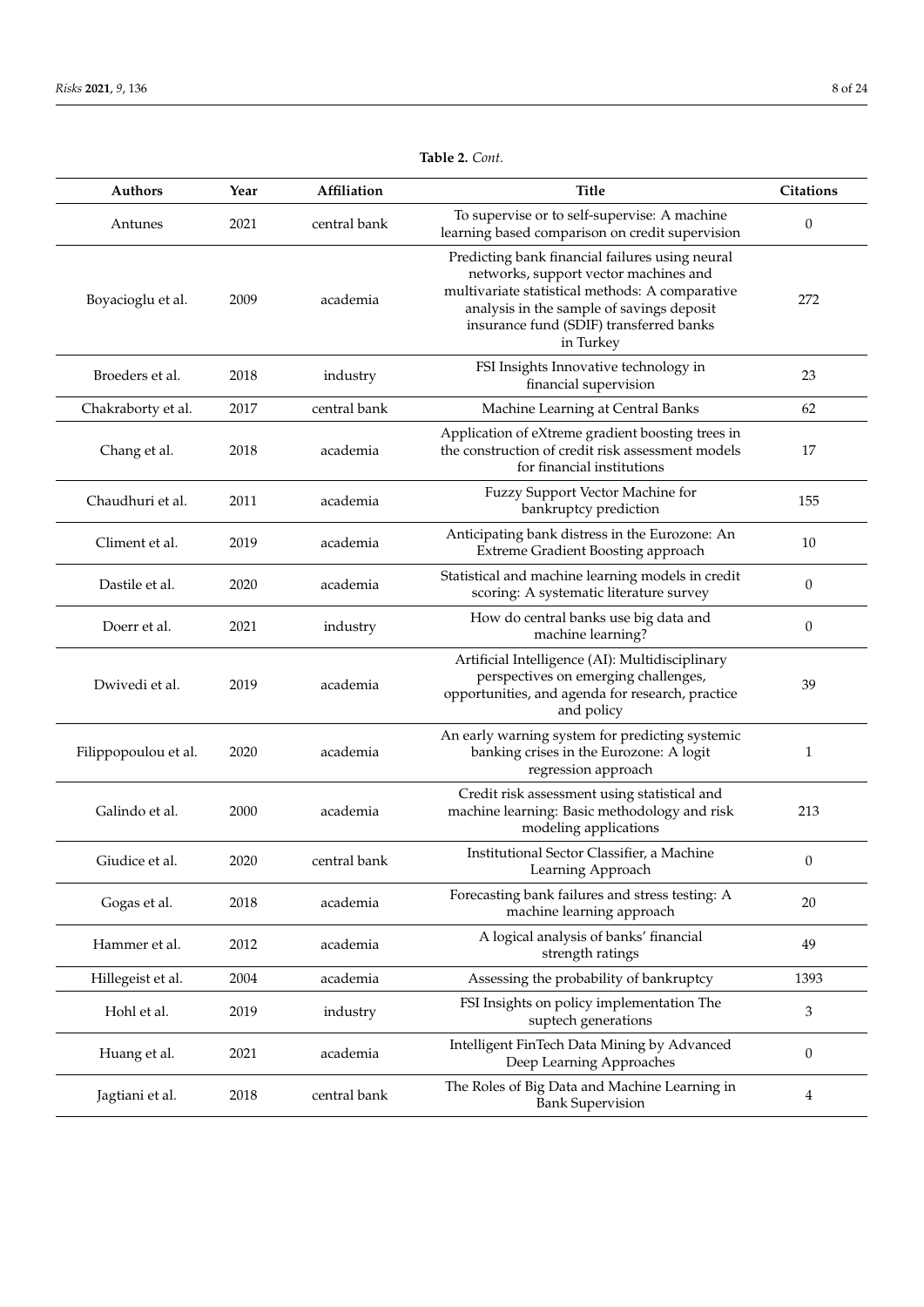| <b>Authors</b>         | Year | Affiliation  | <b>Title</b>                                                                                                                                     | <b>Citations</b> |
|------------------------|------|--------------|--------------------------------------------------------------------------------------------------------------------------------------------------|------------------|
| Kolari et al.          | 2019 | academia     | Predicting European bank stress tests: Survival of<br>the fittest                                                                                | 4                |
| Kou et al.             | 2019 | academia     | Machine learning methods for systemic risk<br>analysis in financial sectors                                                                      | 47               |
| Kupiec et al.          | 2018 | industry     | On the accuracy of alternative approaches for<br>calibrating bank stress test models                                                             | 5                |
| Le et al.              | 2018 | academia     | Predicting bank failure: An improvement by<br>implementing a machine-learning approach to<br>classical financial ratios                          | 24               |
| Lee et al.             | 2020 | academia     | Machine learning for enterprises: Applications,<br>algorithm selection, and challenges                                                           | 7                |
| Leo et al.             | 2019 | (blank)      | Machine learning in banking risk management: A<br>literature review                                                                              | 11               |
| Lopez Iturriaga et al. | 2015 | academia     | Bankruptcy visualization and prediction using<br>neural networks: A study of U.S.<br>commercial banks                                            | 129              |
| Milian et al.          | 2019 | academia     | Fintechs: A literature review and research agenda                                                                                                | 31               |
| Min et al.             | 2005 | academia     | Bankruptcy prediction using support vector<br>machine with optimal choice of kernel<br>function parameters                                       | 866              |
| Petropoulos et al.     | 2018 | central bank | A robust machine learning approach for credit<br>risk analysis of large loan level datasets using<br>deep learning and extreme gradient boosting | 6                |
| Pompella et al.        | 2017 | academia     | Ratings based Inference and Credit Risk:<br>Detecting likely-to-fail Banks with the<br>PC-Mahalanobis Method                                     | 5                |
| Ribeiro et al.         | 2012 | academia     | Enhanced default risk models with SVM+                                                                                                           | 57               |
| Soui et al.            | 2019 | academia     | Rule-based credit risk assessment model using<br>multi-objective evolutionary algorithms                                                         | 3                |
| Tavana et al.          | 2018 | academia     | An Artificial Neural Network and Bayesian<br>Network model for liquidity risk assessment<br>in banking                                           | 30               |
| Wang et al.            | 2021 | academia     | A machine learning-based early warning system<br>for systemic banking crises                                                                     | 2                |
| Xia et al.             | 2017 | academia     | A boosted decision tree approach using Bayesian<br>hyper-parameter optimization for credit scoring                                               | 158              |

**Table 2.** *Cont.*

The most common topic on these papers is credit risk related (nearly 34% of references), as shown in Figure [2.](#page-10-0)

The second major category relates to "ML application" (surveys, fin-tech and suptech, as per the division suggested by [Broeders and Prenio](#page-21-1) [\(2018\)](#page-21-1), the use of innovative technologies by supervisory agencies to support their processes) along with "stress tests". The remainder of the results focuses either on "bank risk" more broadly, or on specific topics for supervision such as liquidity risk and other banking risk perspectives. Another relevant aspect is the publication date of these articles, ranging from 2000 to 2021 and distributed as shown in Figure [3.](#page-10-1)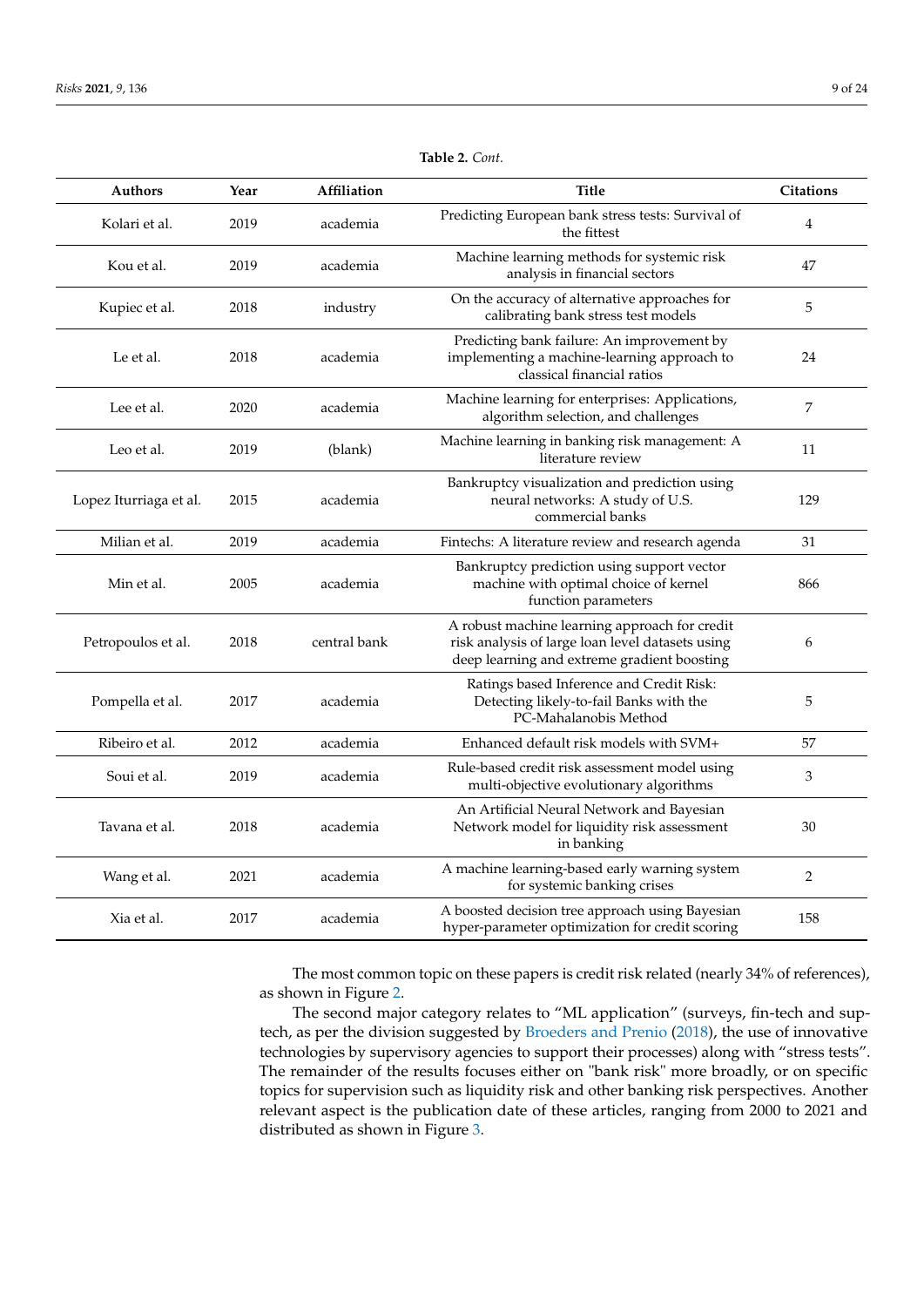| Quartile/Origin                       | Journal                                                                            | <b>Number of Papers</b> |
|---------------------------------------|------------------------------------------------------------------------------------|-------------------------|
| A (ERA)                               | Advances in Neural Information<br>Processing Systems                               | $\mathbf{1}$            |
| Banca d'Italia                        | Questioni di Economia e Finanza                                                    | 1                       |
| Banco de España                       | SSRN Electronic Journal                                                            | 2                       |
| Bank for International<br>Settlements | FSI Insights on policy<br>implementation                                           | 2                       |
| Bank of England                       | Bank of England                                                                    | 1                       |
| <b>Bank of Greece</b>                 | Ninth IFC Conference on "Are<br>post-crisis statistical initiatives<br>completed?" | 1                       |
| <b>Federal Reserve</b>                | Banking Perspectives, Forthcoming                                                  | 1                       |
|                                       | Applied Soft Computing Journal                                                     | 3                       |
|                                       | <b>Business Horizons</b>                                                           | $\mathbf{1}$            |
|                                       | Electronic Commerce Research and<br>Applications                                   | $\mathbf{1}$            |
|                                       | <b>Expert Systems with Applications</b>                                            | 9                       |
|                                       | International Journal of Forecasting                                               | 1                       |
|                                       | International Journal of Information<br>Management                                 | 1                       |
| Q1                                    | Journal of Business Research                                                       | 1                       |
|                                       | Journal of Economic Behavior and<br>Organization                                   | $\mathbf{1}$            |
|                                       | Journal of Financial Stability                                                     | $\overline{2}$          |
|                                       | Neurocomputing                                                                     | 1                       |
|                                       | Research in International Business<br>and Finance                                  | 1                       |
|                                       | Review of Accounting Studies                                                       | 1                       |
|                                       | Technological and Economic<br>Development of Economy                               | 1                       |
|                                       | Applied Economics                                                                  | 1                       |
|                                       | Computational Economics                                                            | $\overline{2}$          |
|                                       | <b>Economic Modelling</b>                                                          | $\mathbf{1}$            |
| Q2                                    | Financial Innovation                                                               | 1                       |
|                                       | Global Finance Journal                                                             | $\mathbf{1}$            |
|                                       | Quarterly Review of Economics and<br>Finance                                       | $\mathbf{1}$            |
|                                       | <b>Risks</b>                                                                       | 1                       |
| <b>SUERF</b>                          | SUERF-The European Money and<br>Finance Forum                                      | $\mathbf{1}$            |

<span id="page-9-0"></span>**Table 3.** Journals of the selected articles and their quartile. Where the journal is not indexed, the entity responsible for the publishing was included.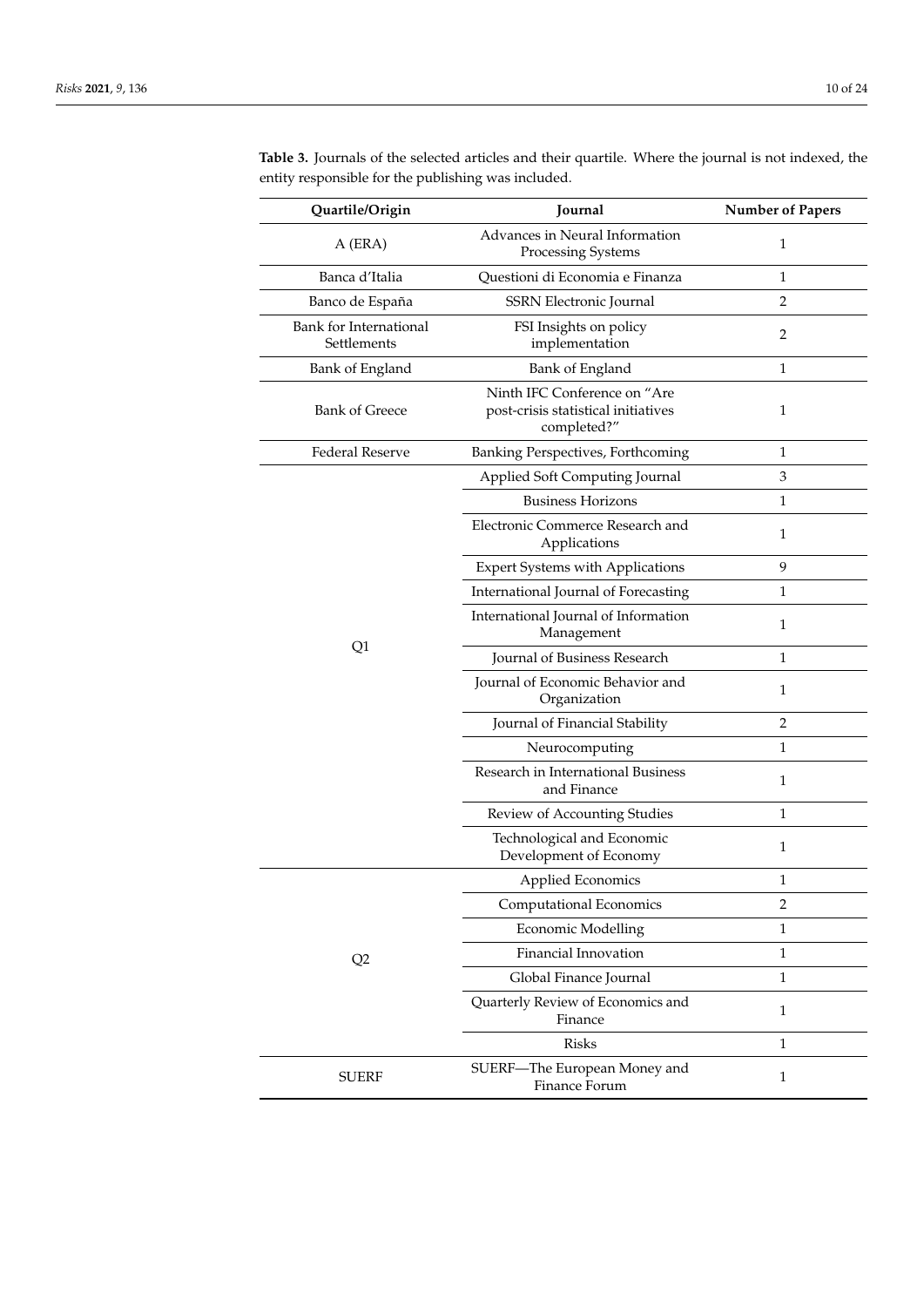<span id="page-10-0"></span>

**Figure 2.** Distribution of articles according to main topic.

<span id="page-10-1"></span>



Importantly, although ML applied to the financial sector has been present since 2000, by 2015 the intersection of these knowledge areas gained a huge interest. This translated to increasing numbers of publications in this field, with the majority of relevant articles in this study being published from 2017 onward. Table [4](#page-10-2) lists the machine learning methods applied by each author as well as the datasets that supported each research.

**Table 4.** Machine learning methods applied in each paper and the respective dataset, referenced by authors.

<span id="page-10-2"></span>

| public: Australian, German, and Japanese<br>datasets obtained from UCI repository of<br>machine learning; Iranian dataset from "A<br>ada-boosting, bagging, random subspace,<br>Abellan et al.<br>DECORATE, rotation forest<br>comparison between statistical and data<br>mining methods for credit scoring in case of<br>limited available data. (2007)"; Polish datase | <b>Authors</b> | <b>ML Methods</b> | <b>Dataset</b> |
|--------------------------------------------------------------------------------------------------------------------------------------------------------------------------------------------------------------------------------------------------------------------------------------------------------------------------------------------------------------------------|----------------|-------------------|----------------|
|                                                                                                                                                                                                                                                                                                                                                                          |                |                   |                |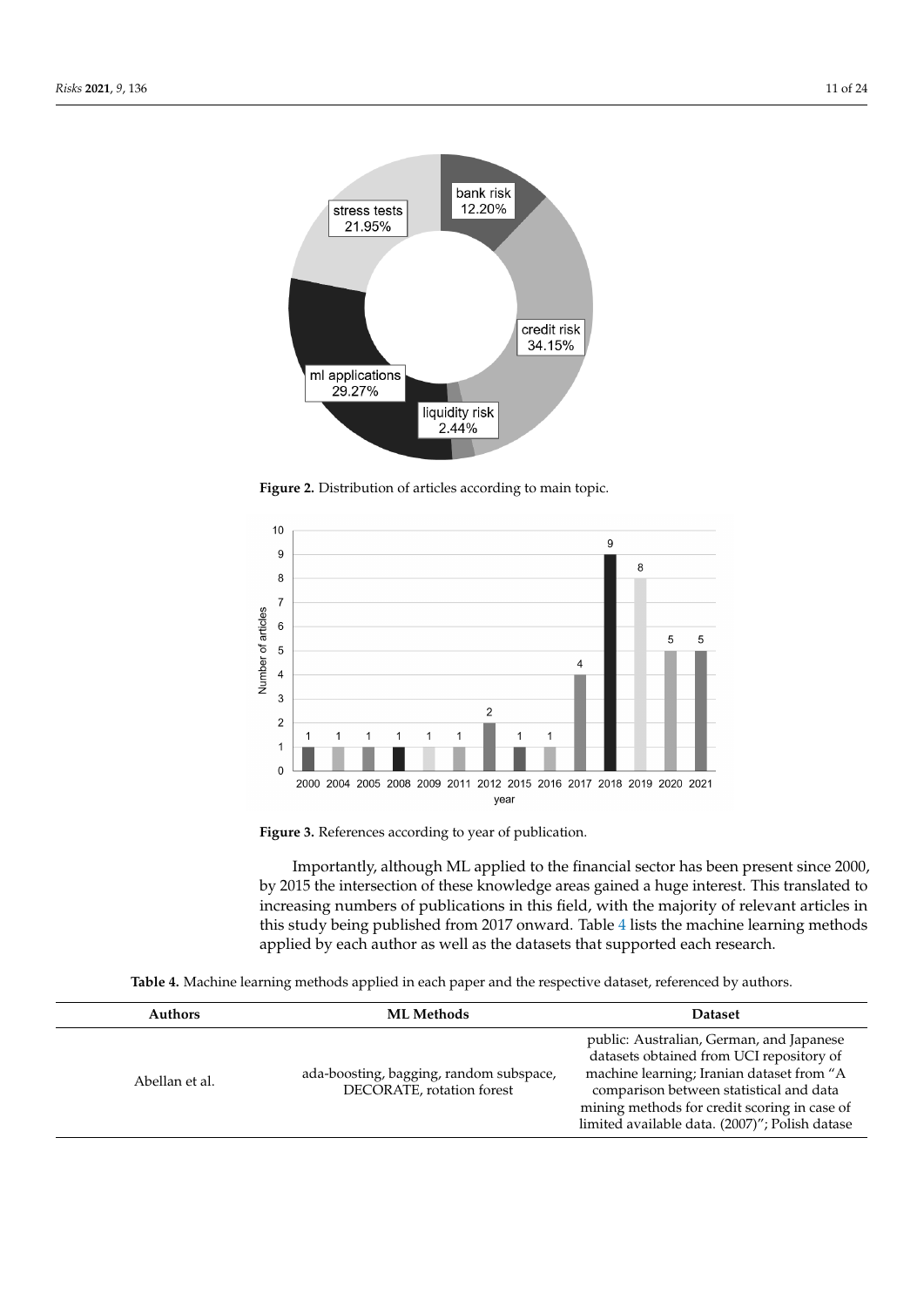962 solvent banks (1443 in total).

#### **Authors ML Methods Dataset** Ala'raj et al. neural networks, support vector machines, random forests, decision trees, Naive Bayes public: Australian, German, and Japanese datasets obtained from UCI repository of machine learning; Iranian dataset from "A comparison between statistical and data mining methods for credit scoring in case of limited available data. (2007)"; Polish datase Alessi et al. logit, decision trees, random forest public: crisis dataset by Detken et al. 2014, capturing systemic banking crises related to domestic credit cycle Alonso et al. logit, lasso, CART, random forest, xgboost, deep learning private: anonymized dataset from Banco Santander, containing more than 75,000 credit operations Alonso et al. logit, lasso, CART, random forest, xgboost, deep learning, RL & ensemble methods public: kaggle.com "Give me some credit" dataset Angelini et al. **Angelini et al. ann** private: SME loans from na Italian bank Antunes random forest public: Central Bank of Brazil financial series repository Boyacioglu et al. Multi-layer perceptron, Competitive learning, Self-organizing map, Learning vector quantization, Support vector machines, Multivariate discriminant analysis, K-means cluster analysis, Logistic regression analysis public: financial ratios using CAMELS system; annual publication "Banks Association of Turkey" Broeders et al. NA NA Chakraborty et al. **ann**, dt, svm, clustering **NA** Chang et al. logit, gmdh, svm, xgboost private: credit data from a financial institution in Taiwan (2009–2016) Chaudhuri et al. logit, ann, svm, ga-svm, fuzzy-svm private: dataset comprising American organizations with capitalization greater than \$1 billion that filed for protection (2001–2002). Climent et al. xgboost public: Orbis database (2006–2016) Dastile et al. LR (Logistic Regression), NB (Naïve Bayes), LDA (Linear Discriminant Analysis), XGB (XGBoost), EML (Extreme Learning Machines), k-NN (k-Nearest Neighbor), SVM (Support Vector Machine), ANN (Artificial Neural Network), BA (Bagging), BO (Boosting), RF (Rand) NA Doerr et al. NA NA Dwivedi et al. NA evolution explored by the set of the NA evolution of the NA evolution of the NA evolution of the NA evolution of the NA evolution of the NA evolution of the NA evolution of the NA evolution of the NA evol Filippopoulou et al. logit, ewm public: Macroprudential Database by the ECB Galindo et al. et a probit, knn, dt, CART private: loans from a commercial bank provided by Comision Nacional Bancaria y de Valores (Mexico's security exchange and banking commission) Giudice et al. Solution of the sum, xgboost private: Bank of Italy Entities Register Gogas et al. Coscore, svm public: US banks (2007–2013); 481 failed and public: US banks (2007–2013); 481 failed and

# **Table 4.** *Cont.*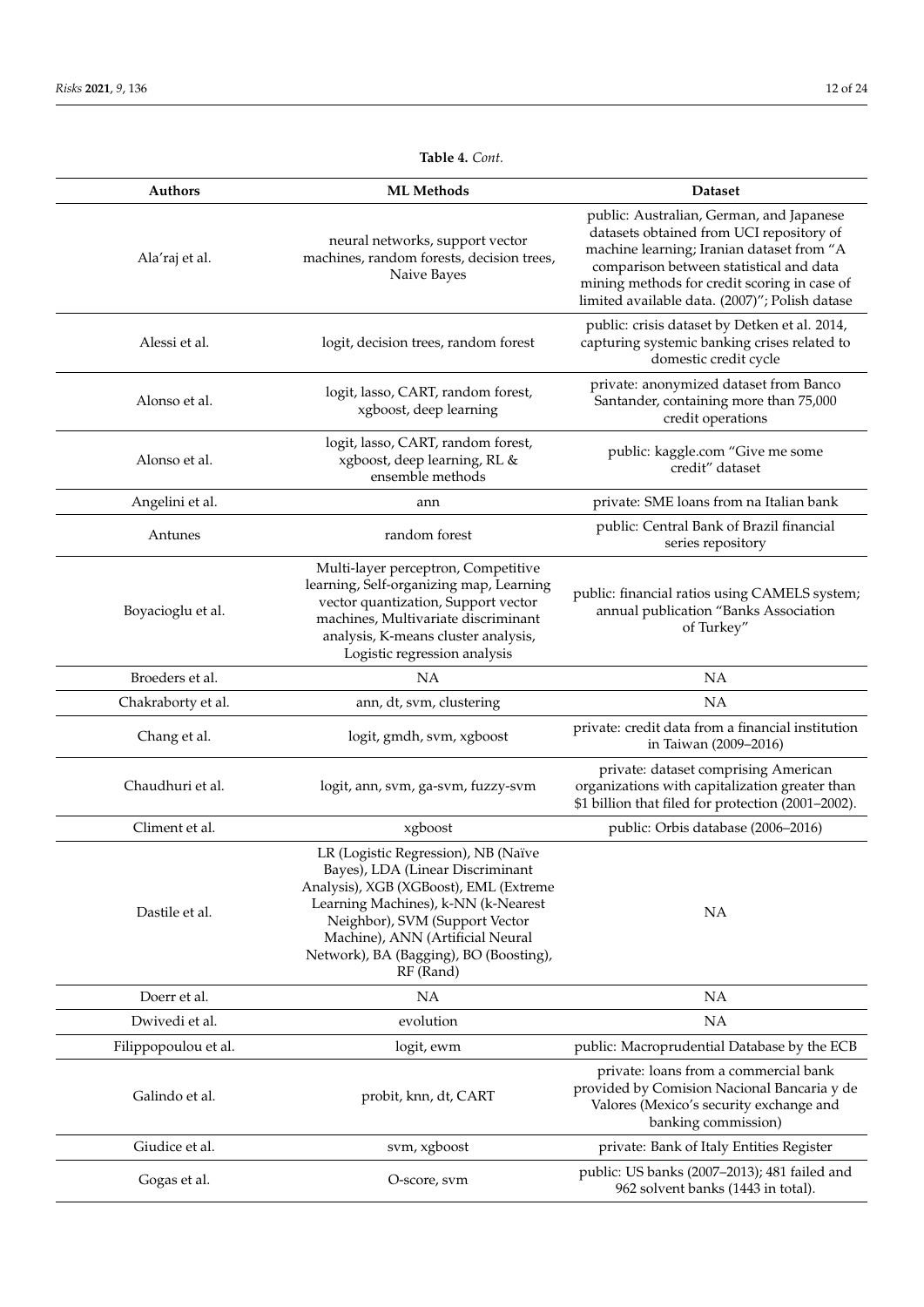| Authors                | <b>ML</b> Methods                                                                                                                                                                                                                                  | <b>Dataset</b>                                                                                                                                                                                                                               |
|------------------------|----------------------------------------------------------------------------------------------------------------------------------------------------------------------------------------------------------------------------------------------------|----------------------------------------------------------------------------------------------------------------------------------------------------------------------------------------------------------------------------------------------|
| Hammer et al.          | logit, svm, lad                                                                                                                                                                                                                                    | public: 800 banks rated by Fitch along with<br>24 explanatory variables (2001).                                                                                                                                                              |
| Hillegeist et al.      | logit, classic statistics                                                                                                                                                                                                                          | public: Moody's Default Risk Services'<br>Corporate Default database and SDC Platinum<br>Corporate Restructurings database (1980-2000)                                                                                                       |
| Hohl et al.            | evolution                                                                                                                                                                                                                                          | ΝA                                                                                                                                                                                                                                           |
| Huang et al.           | deep CCAE, fuzzy rules, fuzzy rough nn,<br>fuzzy nn, random tree, random forest                                                                                                                                                                    | public: enterprise financial statement<br>information from Taiwan securities<br>market-Taiwan Economic Journal (2008-2013)                                                                                                                   |
| Jagtiani et al.        | evolution, big data, ml                                                                                                                                                                                                                            | <b>NA</b>                                                                                                                                                                                                                                    |
| Kolari et al.          | AdaBoost, logit, ann, random forest, svm<br>radial, svm linear                                                                                                                                                                                     | public: Bankscope database (2010, 2011 and<br>2014); 273 banks where 29 failed at least one<br>stress test                                                                                                                                   |
| Kou et al.             | comparison                                                                                                                                                                                                                                         | <b>NA</b>                                                                                                                                                                                                                                    |
| Kupiec et al.          | comparison; classic methods severely<br>underestimate stress tests                                                                                                                                                                                 | public: quarterly financial data (balance sheet,<br>income statements, etc.) from Federal Reserve<br>Bank of St. Louis FRED economic database<br>$(1993 - 2011)$                                                                             |
| Le et al.              | svm, ann, k-NN, linear discriminant<br>analysis, logit                                                                                                                                                                                             | public: Bankscope database (2010-2016);<br>3000 US banks, 1438 failed, 1562 active.<br>31 ratios based on financial statements                                                                                                               |
| Lee et al.             | evolution                                                                                                                                                                                                                                          | <b>NA</b>                                                                                                                                                                                                                                    |
| Leo et al.             | evolution                                                                                                                                                                                                                                          | <b>NA</b>                                                                                                                                                                                                                                    |
| Lopez Iturriaga et al. | mlp, som                                                                                                                                                                                                                                           | public: 32 indicators extracted from financial<br>statements-Federal Deposit Insurance<br>Corporation between 2002 and 2012                                                                                                                  |
| Milian et al.          | evolution                                                                                                                                                                                                                                          | <b>NA</b>                                                                                                                                                                                                                                    |
| Min et al.             | mda, logit, svm, ann backpropagation                                                                                                                                                                                                               | private: a Korean credit guarantee<br>organization (2000-2002); 1888 institutions,<br>944 failed and 944 non-failed.                                                                                                                         |
| Petropoulos et al.     | logit, LDA, XGBoost MXNET                                                                                                                                                                                                                          | private: Bank of Greece corporate loans<br>database (2005-2015).                                                                                                                                                                             |
| Pompella et al.        | ewm                                                                                                                                                                                                                                                | public: Bloomberg indicators extracted from<br>balance sheet, income statement and others<br>(solvency, performance, etc.) (2005 to 2014);<br>482 banks                                                                                      |
| Ribeiro et al.         | sym, sym+, sym+mtl                                                                                                                                                                                                                                 | public: Diane database by COFACE; financial<br>statements of French companies from 2002<br>to 2006.                                                                                                                                          |
| Soui et al.            | "Non-dominated" Sorting Genetic<br>Algorithm (NSGAII), multi-objective<br>evolutionary algorithm based on<br>decomposition (MOEA/D),<br>multi-objective particle swarm<br>optimisation (SMOPSO), Strength Pareto<br>Evolutionary Algorithm (SPEA2) | public: German (1000 observations, 70% good<br>applicants, 30% bad applicants, 20 features)<br>and Australian (690 observations, 383 good<br>applicants, 307 bad applicants, 14 features)<br>datasets from University of California, Irvine; |

**Table 4.** *Cont.*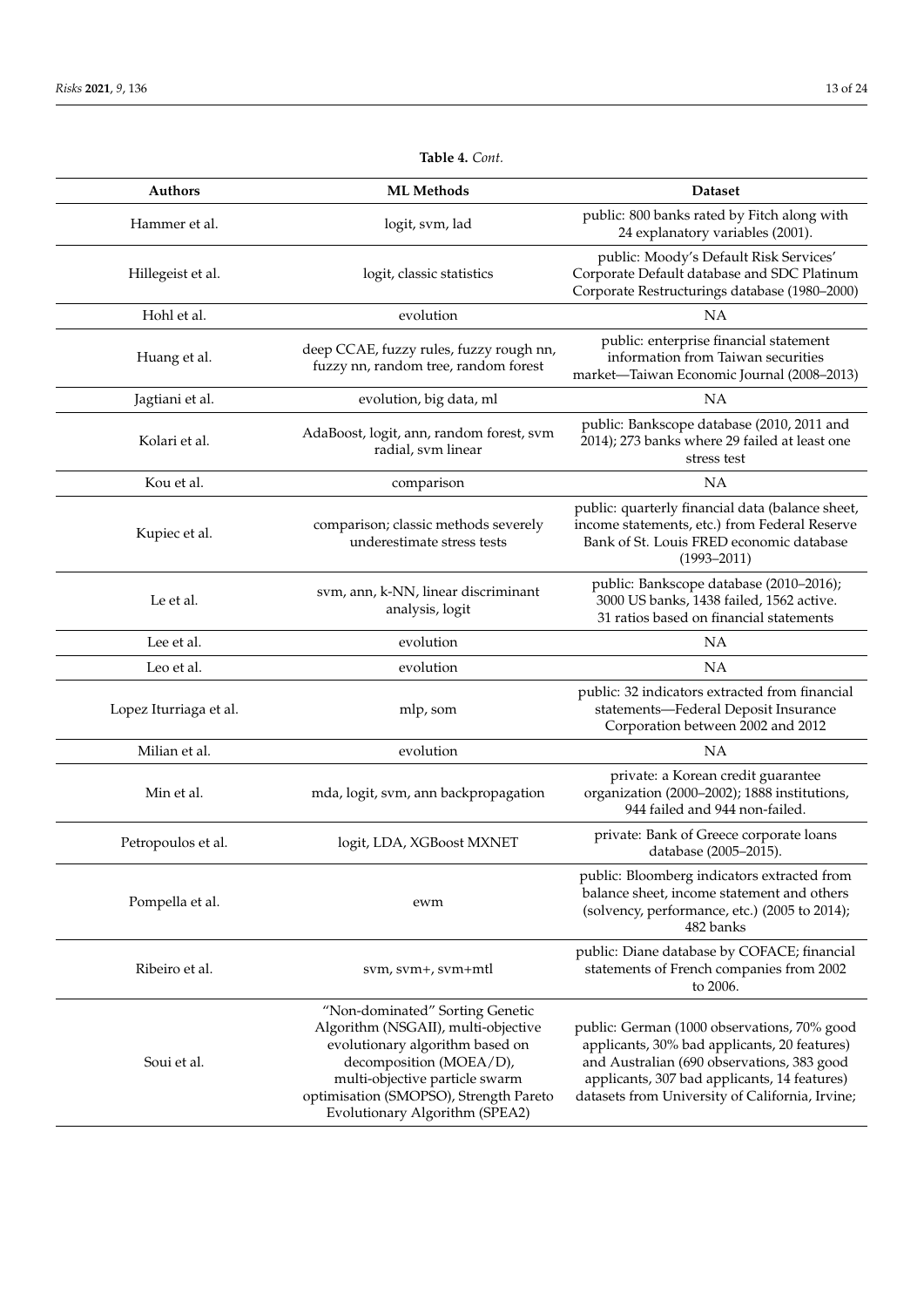| <b>Authors</b> | <b>ML Methods</b>                                                                                                                  | <b>Dataset</b>                                                                                                                                                                                                                                    |
|----------------|------------------------------------------------------------------------------------------------------------------------------------|---------------------------------------------------------------------------------------------------------------------------------------------------------------------------------------------------------------------------------------------------|
| Tavana et al.  | ANN, bayes                                                                                                                         | public: monthly reports on loan data provided<br>by a large US bank (2005-2011);<br>353 observations, 10 features; balance<br>sheet ratios                                                                                                        |
| Wang et al.    | logit, sym, adaboost, ann, random forest                                                                                           | public: yearly data for 95 economies with crisis<br>data (1981–2017); 1690 observation of which<br>210 are crises; 11 features; dataset from Laeven<br>and Valencia 2018, Global Financial Database<br>and IMF International Financial Statistics |
| Xia et al.     | AdaBoost, AdaBoost-NN, Bagging-DT,<br>Bagging-NN, DT, LR, NN, RF, SVM,<br>GBDT, XGBoost-MS, XGBoost-GS,<br>XGBoost-RS, XGBoost-TPE | public: three datasets from UCI machine<br>learning repository (German, Australian and<br>Taiwan); two datasets from P2P lending<br>platforms (Lending Club from the US and<br>We.com from China)                                                 |

**Table 4.** *Cont.*

# *3.2. Evolution*

The selected papers were organised by date of publication. Publication intervals were defined based on relevant events in the banking sector, technological evolution, and the number of papers per interval. The first slot ranging from 2000 to 2011 encompasses the effects of the financial crisis of 1999 and 2008. The second range (from 2012 to 2016) still reflects several studies based on the 2008 crisis, but with a more mature insight. In this period there is also a trending increase of ANN models. The third slot encompasses the years of 2017–2018, which show a significant increase in publications intersecting ML and the banking sector.

The final interval (2019 to the current date) depicts important ML applications to the financial market in general. Studies in this period reveal an increased ponderation of the uses and impacts of machine learning in banking supervision, with several publications from banking authorities.

#### 3.2.1. 2000–2011

Six papers were identified from this period. They mostly focus on stress tests although three of them engage on the topic of credit risk and default risk.

Early in this period, [Galindo and Tamayo](#page-22-4) [\(2000\)](#page-22-4) identified the risk assessment task as crucial for an efficient use of resources. They used an error curve methodology to compare model precision and concluded that tree-based models outperform ANNs, KNN and probit. This sets forward the finding that tree-based models are more appropriate to structured data, as opposed to ANNs.

[Hillegeist et al.](#page-22-5) [\(2004\)](#page-22-5) proposed a new method for assessing bankruptcy probability. Based on the Black–Scholes–Merton option-pricing model, this method was compared to the well-known Z-score [\(Altman](#page-21-2) [1968\)](#page-21-2) and O-score [\(Ohlson](#page-23-0) [1980\)](#page-23-0), obtaining superior results. These authors stressed the need for a standardised risk assessment measure mainly for comparability purposes.

[Min and Lee](#page-23-1) [\(2005\)](#page-23-1) presented a paper that compares statistical and artificial intelligence methods, with the latter outperforming the former in the classification of bankruptcy. Although this study focuses on credit risk assessment for heavy industry firms in Korea, we included it in our sample for a compelling reason. It is a clear example of machine learning methods outperforming conventional statistics and it uses a set of predictors (financial ratios) easily mapped to regulatory financial reporting since they are based on balance sheet entries. [Angelini et al.](#page-21-3) [\(2008\)](#page-21-3) based their work on the Basel II capital requirements and the need for a system to assess credit risk. The main objective of this work is to evaluate the possibility of using neural networks to estimate the probability of default of a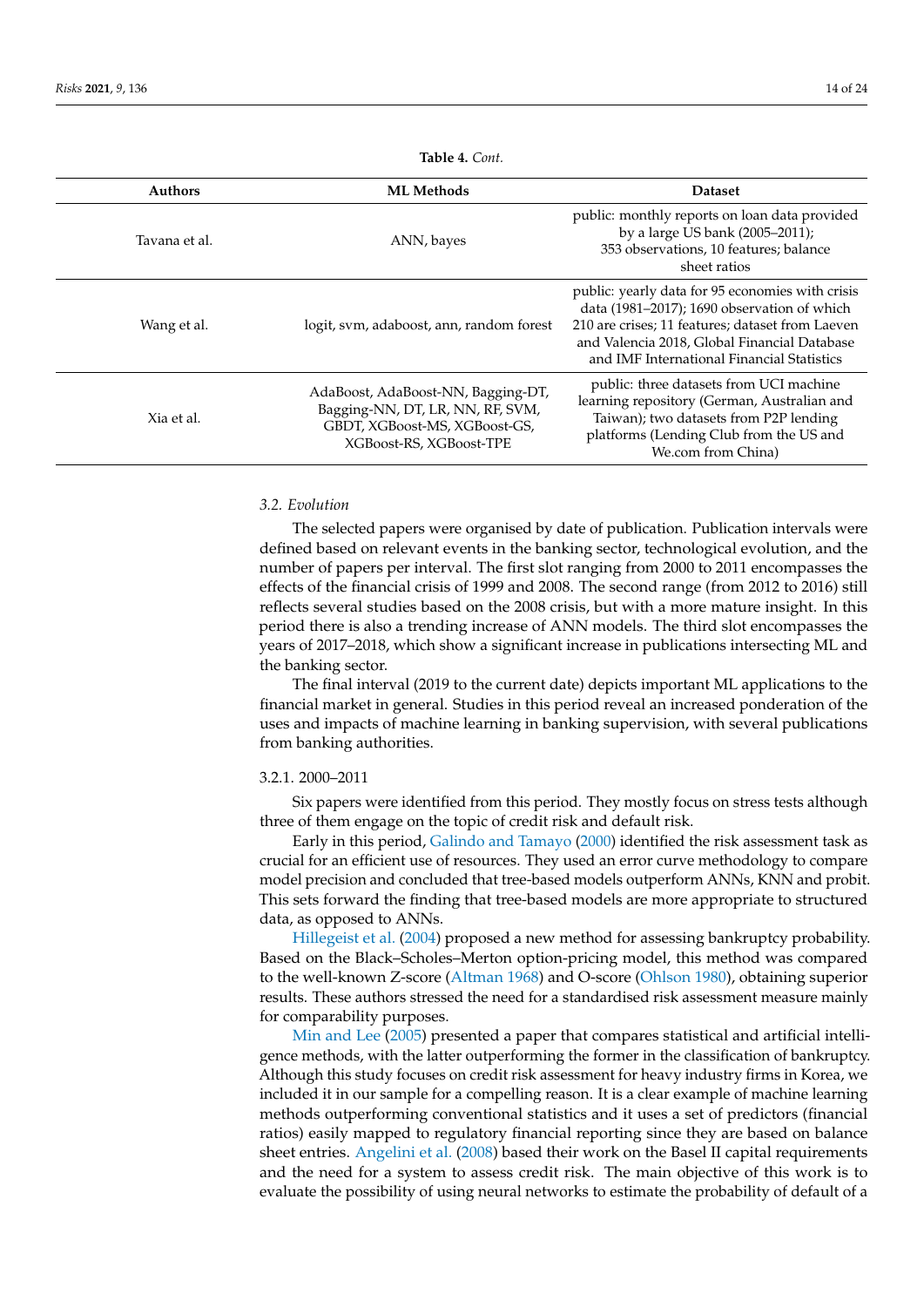borrower (Italian small companies). In spite of some ANNs being used, the comparison of classic machine learning models to conventional statistical methods was the more recurrent approach. Furthermore, the risk definition used to evaluate the data sets was based on the probability of default. This is explained by the fact that the datasets are mostly from loan applications, either from small and medium enterprises or personal loans (housing included). These findings contradict [Galindo and Tamayo](#page-22-4) [\(2000\)](#page-22-4) as well as more recent developments in this area. ANNs have been proved to excel in time-series, image, and voice recognition, as opposed to their performance using structured data.

Additionally, some articles used financial ratios and CAMELS rating model (an international rating system used by regulatory banking authorities to rate financial institutions) to assess an institution's performance (stress testing and bankruptcy prediction). Assessing the health of a bank is crucial to prevent its failure and contain the systemic risk its failure or losses represent. The work of [Boyacioglu et al.](#page-21-4) [\(2009\)](#page-21-4) identifies this assessment as an original classification problem. The authors use the CAMELS method to select the most relevant predictors. Using this method, neural networks were shown to outperform multivariate statistical methods for a Turkish banking sector use case.

[Chaudhuri and De](#page-22-6) [\(2011\)](#page-22-6) considers Basel II definition of risk to select features for the models. In this case, ANNs are not as frequently used as other conventional ML techniques, such as support vector machines and k-nearest neighbours. As a consequence, the authors focus on the optimisation of those models to the problem at hand (i.e. nature of the dataset).

#### 3.2.2. 2012–2016

In this period, articles mostly reflect the first insights gained from the 2008 financial crisis.

Having identified the lack of a comprehensive method to incorporate circumstantial aspects into the banking default risk predictive models, [Ribeiro et al.](#page-23-2) [\(2012\)](#page-23-2) reported that SVM+ outperformed other methods that did not include non-financial information. [Hammer et al.](#page-22-7) [\(2012\)](#page-22-7) showed that Logical Analysis of Data (LAD) is an accurate method by reverse-engineering Fitch risk ratings. The authors stated that LAD can be used as an internal rating system that is Basel compliant.

[López Iturriaga and Sanz](#page-22-8) [\(2015\)](#page-22-8) took a different approach to this matter. First, they used self-organising maps (SOM) to profile distressed banks. This unsupervised learning method is competitive so it thrives to reach the right pattern, the representation of bankruptcy for a bank. Afterward, the authors applied multi-layer perceptrons to assess a bank's risk in several time frames, obtaining very promising results predicting bankruptcy for commercial banks. This two-step approach is the first in this selection of papers to recognise the benefits of a pre-processing phase to map the bankruptcy layout of a bank. Although previous research has shown better results using conventional ML, the success shown by this perceptron model suggests it is adequate to model the time evolution of quantitative data.

A new approach to credit scoring using an ensemble model was proposed by [Ala'raj](#page-21-5) [and Abbod](#page-21-5) [\(2016\)](#page-21-5). These authors combine several data filtering and feature selection methods before evaluating model performance, and compare the most traditional classifiers with their method. The results are validated on several public datasets and their accuracy assessed under several measures: average accuracy, area under the curve (AUC), Hmeasure, and Brier Score. This is the first paper in our sample showing that ensembles outperform single models for classification problems.

### 3.2.3. 2017–2018

These two years showed a more than 60% increase in publications in the intersection of ML and banking sector. As highlighted by [Strydom and Buckley](#page-23-3) [\(2019\)](#page-23-3), the technological evolution allowed for the development of deep learning (DL) models, as well as new ensemble methods like extreme gradient boosting (XGBoost). Although the DL's first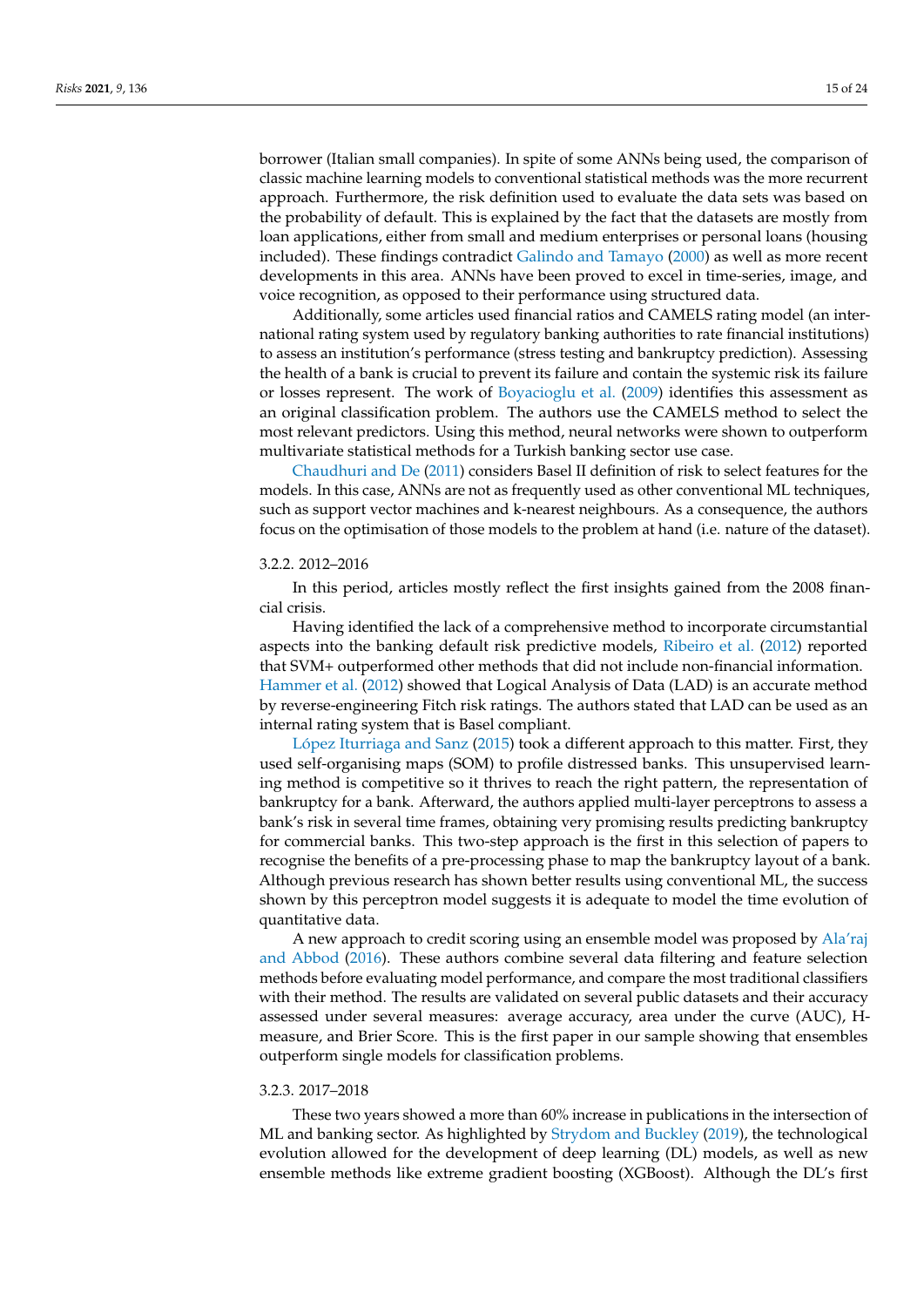reappearance happened in 2012 [\(Zhang et al.](#page-23-4) [2020\)](#page-23-4), its application to financial risk only came to light in 2016–2017.

Traditional ML and classical statistical approaches are still the cornerstones of most of these articles. However, an increasing trend is noticeable in the use of ANN-based models mainly due to bigger datasets and enhanced computing power.

[Abellán and Castellano](#page-21-6) [\(2017\)](#page-21-6) build on their previous work showing how ensembles achieve better results in credit risk assessment than single models, validating the findings of [Ala'raj and Abbod](#page-21-5) [\(2016\)](#page-21-5). The authors stress the importance of individual model performance as a criterion for ensemble selection. Although the authors emphasize their own tree-based model (Credal Decision Tree, CDT), the main finding of their work is the corroboration of the hypothesis that ensembles outperform single classifiers.

Prompted by the 2008 Global Financial Crisis and the need to foresee signals of financial instability, Italian authors [Pompella and Dicanio](#page-23-5) [\(2017\)](#page-23-5) developed an Early Warning System (EWS) to help uncover distress signs for banks. This credit risk model allows users to discriminate stable from likely-to-fail banks and might be useful in adjusting rating assignments by Rating Agencies. The authors suggest its implementation in regulators to support the supervisory process.

[Xia et al.](#page-23-6) [\(2017\)](#page-23-6) present an extreme gradient boosting model (XGBoost by [Chen and](#page-22-9) [Guestrin](#page-22-9) [\(2016\)](#page-22-9)) that consistently outperforms baseline models. The authors stress the importance of model-based feature selection as well as the use of Bayesian hyper-parameter optimisation to achieve better predictive results. Although personal credit risk is not the main topic of interest in this review, this study shows the advantages of boosting techniques and the importance of an interpretable model for decision making. This type of models have won several Kaggle competitions and are consistently showing excellent results with structured data.

[Chakraborty and Joseph](#page-21-7) [\(2017\)](#page-21-7) from the Bank of England introduce a central bank perspective on machine learning and its applications. The authors provide an overview of machine learning models and model validation to support the presentation of three case studies. As a final note, this work acknowledges the amount of available data as an important vector in decision support systems based on machine learning at central banks and other offices. As previously stated, agency papers as this one are paramount in understanding the use of machine learning in these contexts, providing use cases and areas of interest for future work.

[Alessi and Detken](#page-21-8) [\(2018\)](#page-21-8) contribute with another EWS to detect excessive credit growth. This phenomenon is usually at the root of systemic risk to financial stability and its early detection can help avoid cases of bankruptcy. The authors use Random Forest classifier model with credit and real estate predictors. Their work pioneers in the domain of risk assessment from the perspective of central banks, thus setting peer practitioners in their future path. Moreover, the work reinforces that ensembles consistently outperform single models. Other authors successfully use extreme gradient boosting to develop a credit risk model for financial institutions [\(Chang et al.](#page-22-10) [2018\)](#page-22-10). Those tools promise significant support (i.e. low error rate) for risk assessment in loans.

The Central Bank of Greece also provides a thorough analysis based on post-2008 crisis loan data from Greek banks, by [Petropoulos et al.](#page-23-7) [\(2018\)](#page-23-7). This study sets a milestone for the use of advanced ML techniques from a supervisory perspective. Furthermore, it leverages the resulting model to create an EWS that will support subsequent decisions in loan approval. Similar to what [López Iturriaga and Sanz](#page-22-8) [\(2015\)](#page-22-8) have shown, modeling a timeline evolution is where neural networks (in this case deep neural networks, DNN's) excel. Another important result is that DNNs can perform just as well as XGBoost, showcasing how precisely deep learning models adapt to structured data.

[Tavana et al.](#page-23-8) [\(2018\)](#page-23-8) present a study that directly addresses liquidity risk, which is the most rapidly devastating risk a bank is exposed to. In this paper, the authors present an artificial neural network model combined with a Bayesian network (BN) to assess liquidity risk using solvency as a proxy. This combined approach models the liquidity risk indicator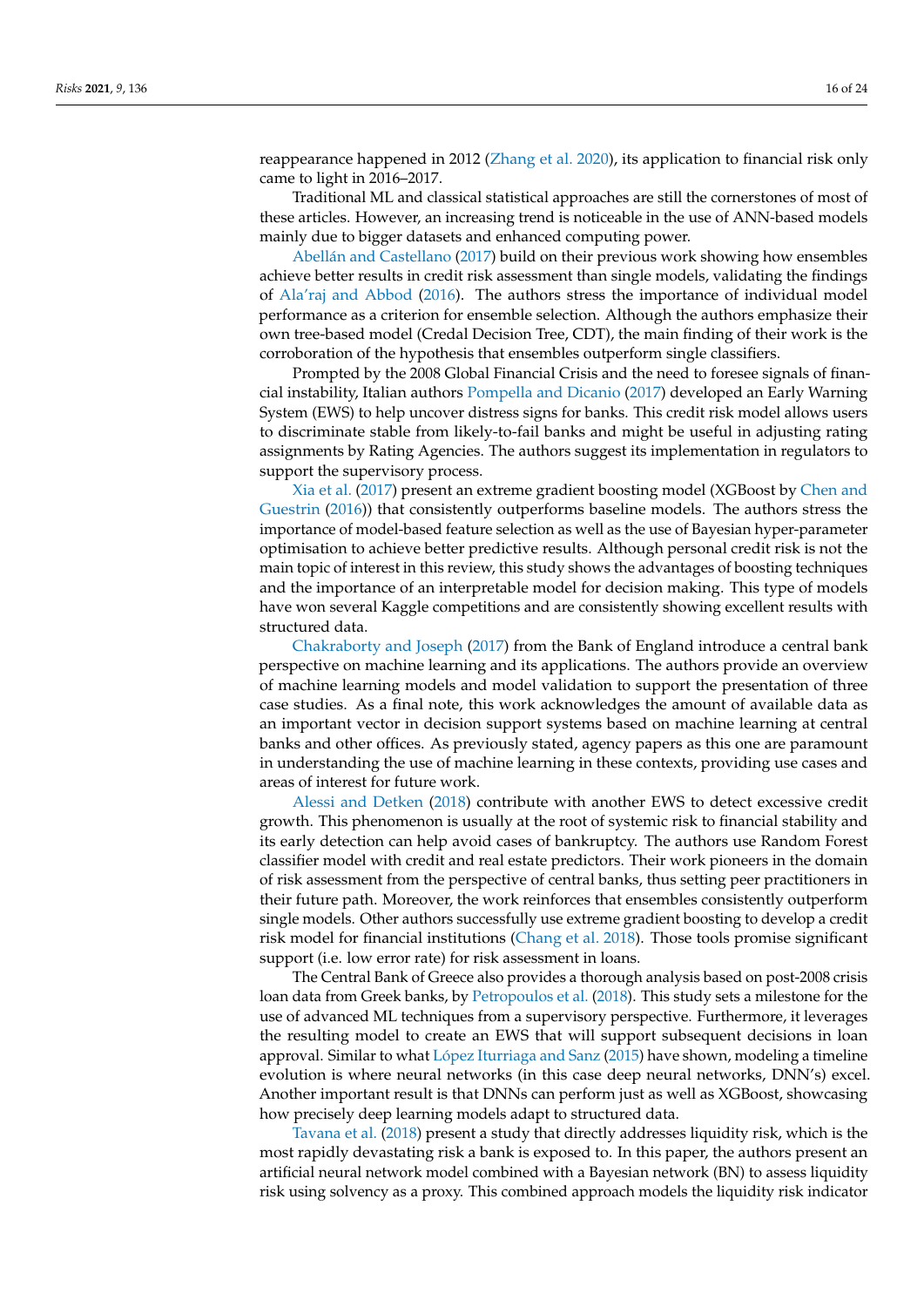through the ANN and the probability of occurrence through the BN. The results show this approach distinguishes the most critical factors for liquidity in this dataset.

[Broeders and Prenio](#page-21-1) [\(2018\)](#page-21-1) conduct a study that compiles the experience of early users of innovative technology in financial supervision (sup-tech). The authors structure a definition of sup-tech and show how it is used for data collection and analytics. These two applications have different initiators in supervisory agencies. Data collection tends to be initiated by management decisions and projects whereas analytics usually start out as research questions or analysis queries from supervision units. A conductive thread of all use cases is the sharing of the experience of some early adopters and the impact those technologies are having on the organisation. Similar studies, such as the one conducted by [Chakraborty and Joseph](#page-21-7) [\(2017\)](#page-21-7) are essential for compiling, sharing, contrasting the several approaches throughout central banks and other agencies.

The Federal Reserve provides a broader perspective, analysing how the use of machine learning and big data will impact compliance aspects [\(Jagtiani et al.](#page-22-11) [2018\)](#page-22-11). The authors also stress the need to identify the risks that these technologies carry when applied to the financial market.

[Gogas et al.](#page-22-12) [\(2018\)](#page-22-12) propose a methodology that separates solvent and failed banks, using machine learning models. The authors present an alternative tool for stress-testing that outperforms the O-score. Their approach is based on a support vector machine model that helps to define a boundary between solvent and insolvent banks, converting this issue into a classification problem. [Kupiec](#page-22-13) [\(2018\)](#page-22-13) presents a related study that stresses the need for new methodologies to validate conventional bank stress tests.

As a final reference for this period, [Le and Viviani](#page-22-14) [\(2018\)](#page-22-14) also tackle the problem of bank failure prediction using machine learning and classical financial ratios. One important aspect of this work is that the authors use ratios from 5 different risk perspectives: Loan quality, Capital quality, Operations efficiency, Profitability, and Liquidity. This work validates yet again that machine learning methods outperform traditional statistics. However, these authors do not explore the possibility of using ensembles, which have already been proven to be top performers in classification problems.

### 3.2.4. 2019–2021

Credit and banking risks are essential for a balanced economy; trying to prevent systemic repercussions stemming from them is considered of the utmost importance. Similarly to earlier periods, these risks maintain a privileged spot in research. Still, it was on ML application we saw the most significant increase in publications. This suggests the demand for coordination and a global perspective on the developments conquered so far in this area.

[Leo et al.](#page-22-15) [\(2019\)](#page-22-15) produce a thorough review on how machine learning has been used at banks for risk assessment. This paper offsets the industrial and academic claim for ML application *versus* real-life practices, highlighting a series of perspectives where risk management has been poorly applied. [Climent et al.](#page-22-16) [\(2019\)](#page-22-16) develop an insightful study that aims to identify a set of financial predictors that best model a bank's financial distress. To this end, the authors apply an XGBoost based model to a set of indicators that might predict a bank failure in the Eurozone. The set of selected indicators (Total assets, Loan loss provisions/net interest revenue, Equity/net loans and Interbank ratio) are shown to best help regulators monitor financial distress for those banks. From a technical perspective, this work reinforces the choice of XGBoost for classification problems using structured data. A recent study by [Wang et al.](#page-23-9) [\(2021\)](#page-23-9) deconstructs the use of logit as the base classifier for EWS developed to predict banking crisis. In fact, the authors use random forest classifier to simulate expert decision, obtaining a generalisation capability above 80% area under the curve (AUC).

[Kou et al.](#page-22-17) [\(2019\)](#page-22-17) compare several ongoing researches concerning the applications of machine learning methods to the detection of systemic risk events, that is, financial distress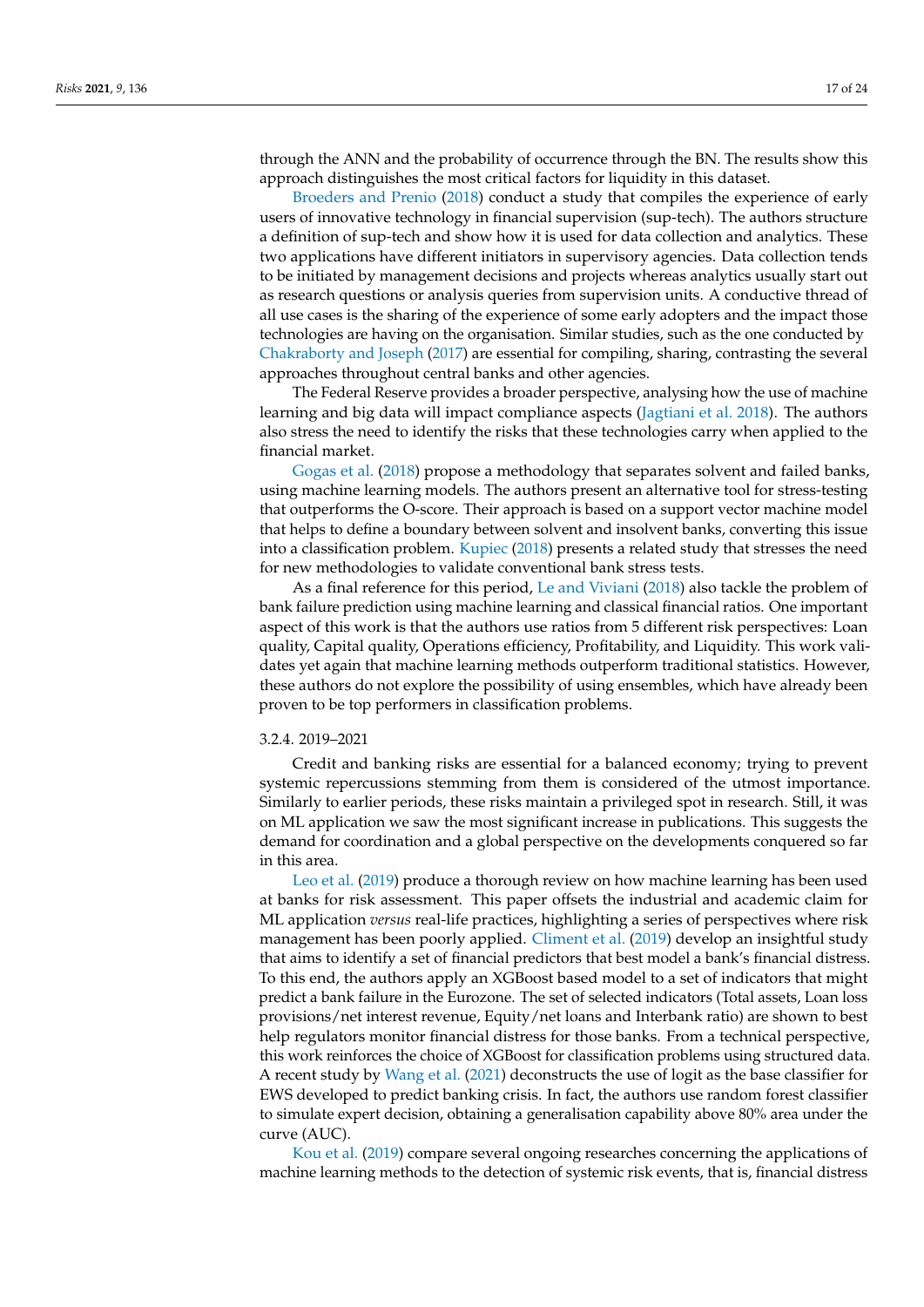phenomena that affect several markets or geographic regions. They also propose the use of big-data analysis to assess systemic risk.

[Soui et al.](#page-23-10) [\(2019\)](#page-23-10) address the issue of comprehensibility of machine learning models for credit risk assessment. Interestingly, in this study, interpretability was mentioned as one of the barriers for adopting ML models in day-to-day decision making. In an attempt to circumvent this problem, the authors proceeded to develop an evolutionary algorithm to approach credit risk assessment as an optimisation problem: minimising complexity while maximising accuracy.

A recent review by [Dastile et al.](#page-22-18) [\(2020\)](#page-22-18) comparing statistical and ML learning models for credit scoring showed that ensembles outperform single classifiers, confirming the results of previously mentioned works. The authors identify model explainability and the ability to deal with imbalanced datasets, as the main issues to deal with when modelling credit risk. Deep learning models also show promising results, although they have not been extensively explored for credit risk assessment. The authors identify the lack of interpretability as the main barrier for adopting deep learning for credit risk assessment.

Banco de España [\(Alonso and Carbo](#page-21-9) [2021\)](#page-21-9) published a comparison of several wellknown machine learning algorithms for credit default prediction, showing significant improvements over logit. The authors estimate that implementing XGBoost-mediated assessment could lead to savings of up to 17% of capital requirements under current ECB regulation. [Antunes](#page-21-10) [\(2021\)](#page-21-10) from the Central Bank of Brazil presents a solid argument to maintain supervisory on-site inspections. The author compares two machine learning models, one trained with portfolio ratings assessed by the banks themselves, and the other based on past ratings obtained through on-site inspections. The results show that the overall performance is consistently higher when using data retrieved through inspections.

This is the period with the most ML applications papers identified (with a total of 9 out of 13). They span from insights on how AI will continue to revolutionise industries and change social behaviour [\(Dwivedi et al.](#page-22-19) [2021\)](#page-22-19), to more practical approaches on how to incorporate ML in financial services [\(Lee and Shin](#page-22-20) [2020\)](#page-22-20). [Milian et al.](#page-22-0) [\(2019\)](#page-22-0) also provide a list comparing fin-tech definitions, how it is supported by digital transformation, and the financial risks associated with the use of ML.

A comprehensive study from 2019 by [di Castri et al.](#page-22-21) [\(2019\)](#page-22-21) focuses on the definition of sup-tech and highlights the need for a more precise notion of what to include as "innovative technology" at the service of a financial authority. It presents several use cases and classifies the technologies onto maturity levels (named in the paper as "generations"), concluding that the identified initiatives (applications of innovative technologies to support the activities carried out by financial regulators and authorities) are mostly experimental. The authors suggest an international coordination effort and alignment to create synergies that leverage sup-tech development.

The Bank of Italy presented a use case for a classification problem (deducing the institutional sector code of a company based on its characteristics) [\(Massaro et al.](#page-22-22) [2020\)](#page-22-22). Although this work is not related to risk assessment, it provides an excellent example of a production-ready application of ML to supervisory tasks.

[Alonso and Carbo](#page-21-11) [\(2020\)](#page-21-11) from Banco de España stress the need for a joint strategy to assess ML models to increase transparency and promote adherence to this technology. The authors conclude ML models increase the predictive capability of a credit default classifier by 20%. The study also identifies factors in credit risk management that might increase supervisory costs.

Driven by the recent progress in financial technology, [Huang et al.](#page-22-23) [\(2021\)](#page-22-23) acknowledge the complex and hierarchical nature of financial data and the technological barriers found when using statistics and classic ML. The authors then proceed to apply advanced deep learning methods and make use of several graphic processors to improve computation.

As a final remark regarding ML applications, [Doerr et al.](#page-22-24) [\(2021\)](#page-22-24), from the Bank of International Settlements, presented a policy briefing on the European Money and Finance Forum, evaluating to what extent central banks are making use of ML and big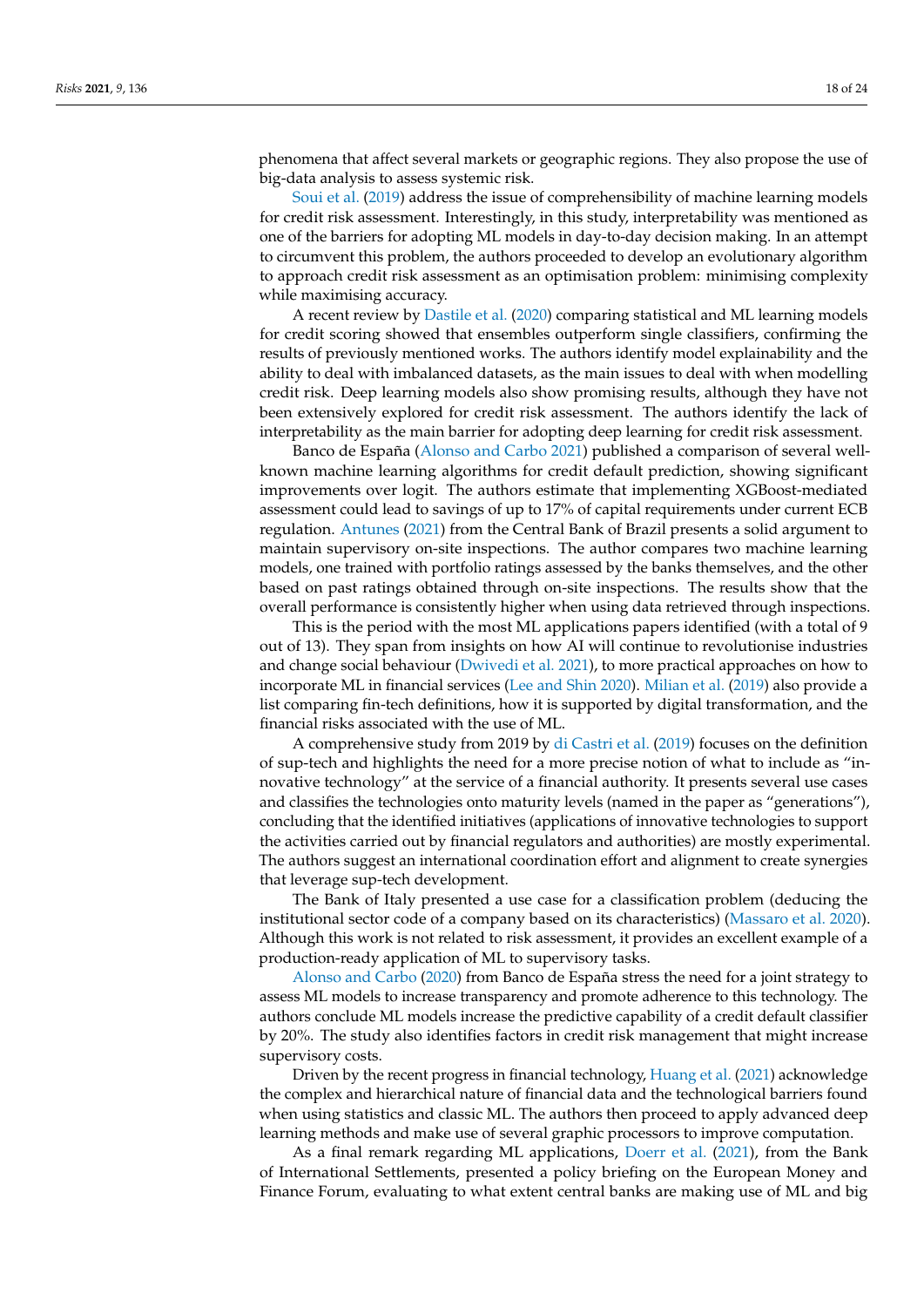data. The authors conclude that although central banks are acquainted with big data, there exists a persistent need for specialised knowledge on how to use ML throughout these organisations.

Stress tests are also referenced in these years. In a 2019 study, [Kolari et al.](#page-22-25) [\(2019\)](#page-22-25) hypothesise that stress tests themselves are more of an assessment of a bank's ability to deal with the risks it is exposed to. This statement challenges the common conception of stress tests as a marker of a bank's resilience to adverse alternative macroeconomic scenarios. For this purpose, the authors develop an early warning system to assess how European banks will perform on stress tests. These authors suggest surviving stress tests depends largely on the underlying risk dimensions of individual banks. Moreover, this paper reaffirms boosting techniques as winning solutions, not only for this sort of classification problems but also when applied to structured data. As a future work, the authors recommend a similar approach using regulatory data.

In the same line of investigation, an EWS was developed by [Filippopoulou et al.](#page-22-26) [\(2020\)](#page-22-26) to predict bank systemic risks in the Eurozone. This study starts by analysing the importance of the indicators that are usually applied and presents a model that detects a systemic crisis one to four years beforehand. In spite of using a classic multivariate binary logistic regression model, the methodology adopted for this EWS shows promising results and can be a reference for future developments in this area.

## *3.3. Datasets*

Most central banks and supervisory agencies do not make their datasets available for confidentiality reasons. This is true for several types of data, such as credit responsibilities and supervisory data [\(European Banking Authority](#page-22-1) [2013\)](#page-22-1).

As depicted in Figure [4,](#page-18-0) regardless of the research topic, most datasets used in these papers are public. The main reason for this is that most researchers cannot gain access to validated supervisory data. Another relevant aspect is that central banks and supervisory agencies have just begun to engage in programs where ML development strategies were in place. These developments are starting to appear, as can be seen by the growing number of titles under the "ML applications" topic. Table [4](#page-10-2) lists the datasets used in each paper.

<span id="page-18-0"></span>

**Figure 4.** Dataset types by research topic (*NA*—not applicable).

Some rating agencies, central banks and other institutions provide datasets to support research projects. A good example is *Banco de Portugal* BPLIM [\(de Portugal](#page-22-27) [2021\)](#page-22-27), a micro-data research laboratory that provides up-to-date anonymised datasets available for national and international researchers. Another example is Moody's DataHub [\(Moody's](#page-23-11) [2021\)](#page-23-11), that provides a cloud-based platform containing eligible data alongside affiliated third-party participants.

# *3.4. Related Work*

In this research, we have found few papers strictly addressing the use of machine learning techniques for supervisory risk assessment. As a consequence, we have broadened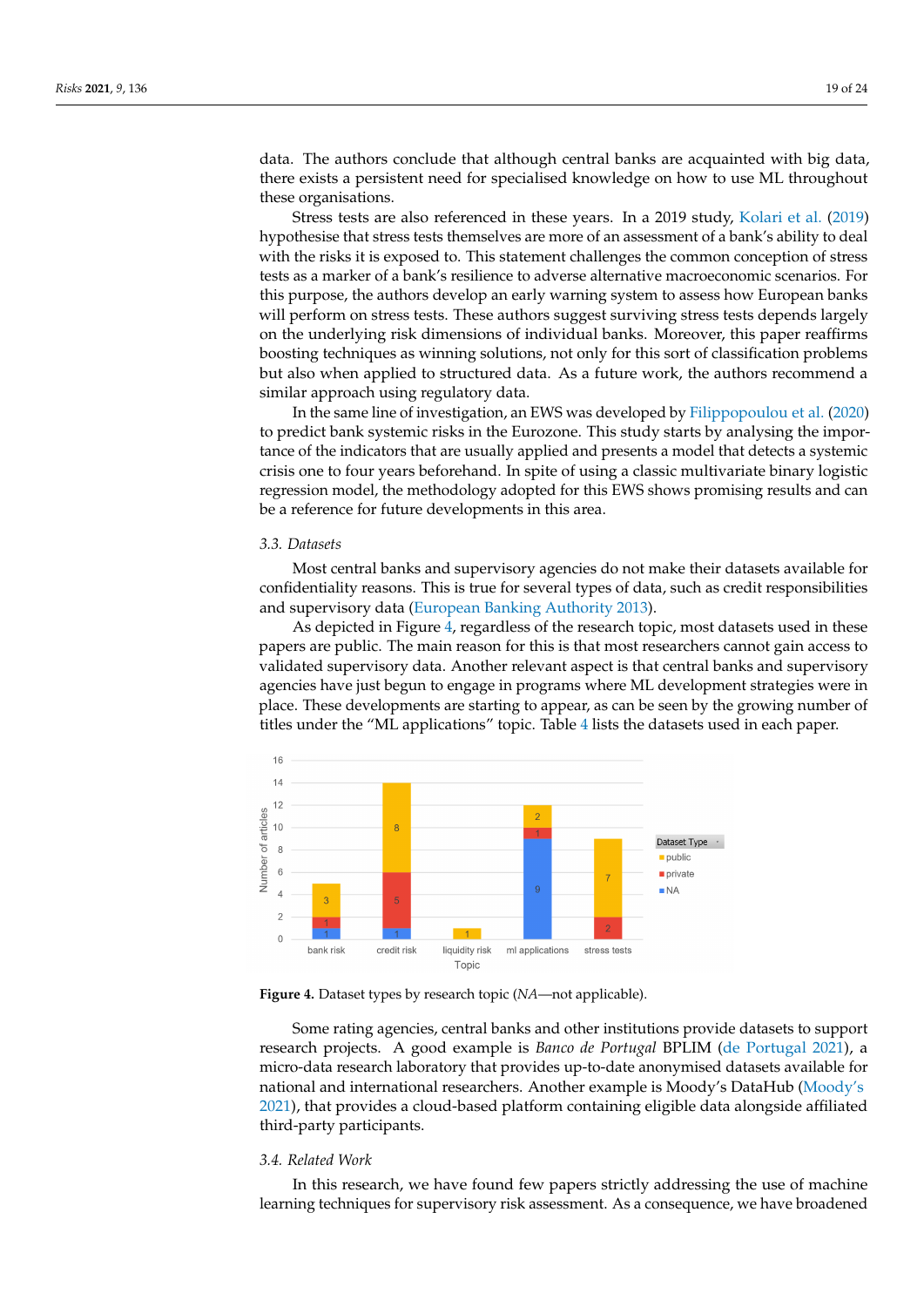our research question to include banking risk assessment and machine learning in the financial sector. This reasoning is thoroughly presented in Section [2.2.](#page-1-0)

Nonetheless, we found some works that support the purpose of this review. [di Castri et al.](#page-22-21) [\(2019\)](#page-22-21) is a survey that summarises the activities that can be considered as an application of innovative technology to supervisory purposes. The authors also present a series of use cases, mostly experimental and originated by supervisory agencies. [Kou et al.](#page-22-17) [\(2019\)](#page-22-17) list the most common methodologies—ML, big data analysis and sentiment analysis—to address systemic risk in the banking sector. Last, and closest to this research, [Leo et al.](#page-22-15) [\(2019\)](#page-22-15) contribute with a literature review that brings to light how machine learning is currently being used in the banking sector. The authors stress that contrarily to what might be expected due to the magnitude of financial consequences involved, the real-life use of these sophisticated technologies is in fact under-used and poorly developed.

The authors' specific knowledge of banking context, namely projects within *Banco de Portugal* and European Central Bank, allowed them to propose a reliable proxy for the scarcity of published works on this topic. To establish the ideal perspective, we evaluated how risk assessment is carried out in the banking industry, and central banks in the SSM. On the other hand, we investigated how ML is being used for risk assessment in banks. Additionally, we referenced various surveys from central banks to depict and support our statements regarding the use of innovative technologies for supervisory purposes.

In this sense, although this review is sustained by a proxy and there is a paucity of related works from a central bank perspective, the authors propose this review as a starting point for researchers and industry stakeholders. We aggregate relevant contributions to support and ignite the use of ML in risk assessment exercises, from a central bank or supervisory agency perspective.

#### *3.5. Global Analysis*

The set of papers identified in this review includes diverse approaches to risk assessment. We have selected some works that use a specific bankruptcy indicator (such as the Altman score or the O-score). However, most of the authors set forth from a set of financial ratios and, knowing the final result, try to model that knowledge through supervised learning. Most of these approaches convert the problem at hand to a classification task, for example, "failure" or "no failure" of a bank.

Another interesting aspect is how the datasets are designed. Most of these works use public datasets to validate a certain approach, even though some of these datasets are specifically collected to depict financial crises. The set of features available in these datasets often reflect a certain industry perspective of risk assessment. For instance, many datasets focus on credit and profitability ratios, since both are two crucial vectors for the industry: how a bank performs and how it is exposed to its main business model.

As a final remark, although most of the selected works come from the academia, we would like to mention the five papers published from 2017 until now by central banks. [Alessi and Detken](#page-21-8) [\(2018\)](#page-21-8), from the European Central Bank (ECB) and European Commission, have a significant number of citations (135 by the end of 2020) and present an important EWS that can support everyday processes. Also, [Chakraborty and Joseph](#page-21-7) [\(2017\)](#page-21-7) from the Bank of England give a great contribution with a broad view of what is being done with ML in this context. By presenting some use cases, they also turn the spotlight on the successes of these approaches. The Bank of Greece presents an insightful use case by [Petropoulos et al.](#page-23-7) [\(2018\)](#page-23-7) for credit risk analysis.

From a more strategic point of view, [Jagtiani et al.](#page-22-11) [\(2018\)](#page-22-11) from Federal Reserve Banks depict the impacts, roles and possible risks of using ML at central banks.

Although not related to risk assessment, a recent study [Massaro et al.](#page-22-22) [\(2020\)](#page-22-22) from Bank of Italy presents a production-ready solution of the application of ML techniques to everyday central bank tasks. This is one of the most recently works, showing how ML can make a difference in day to day tasks.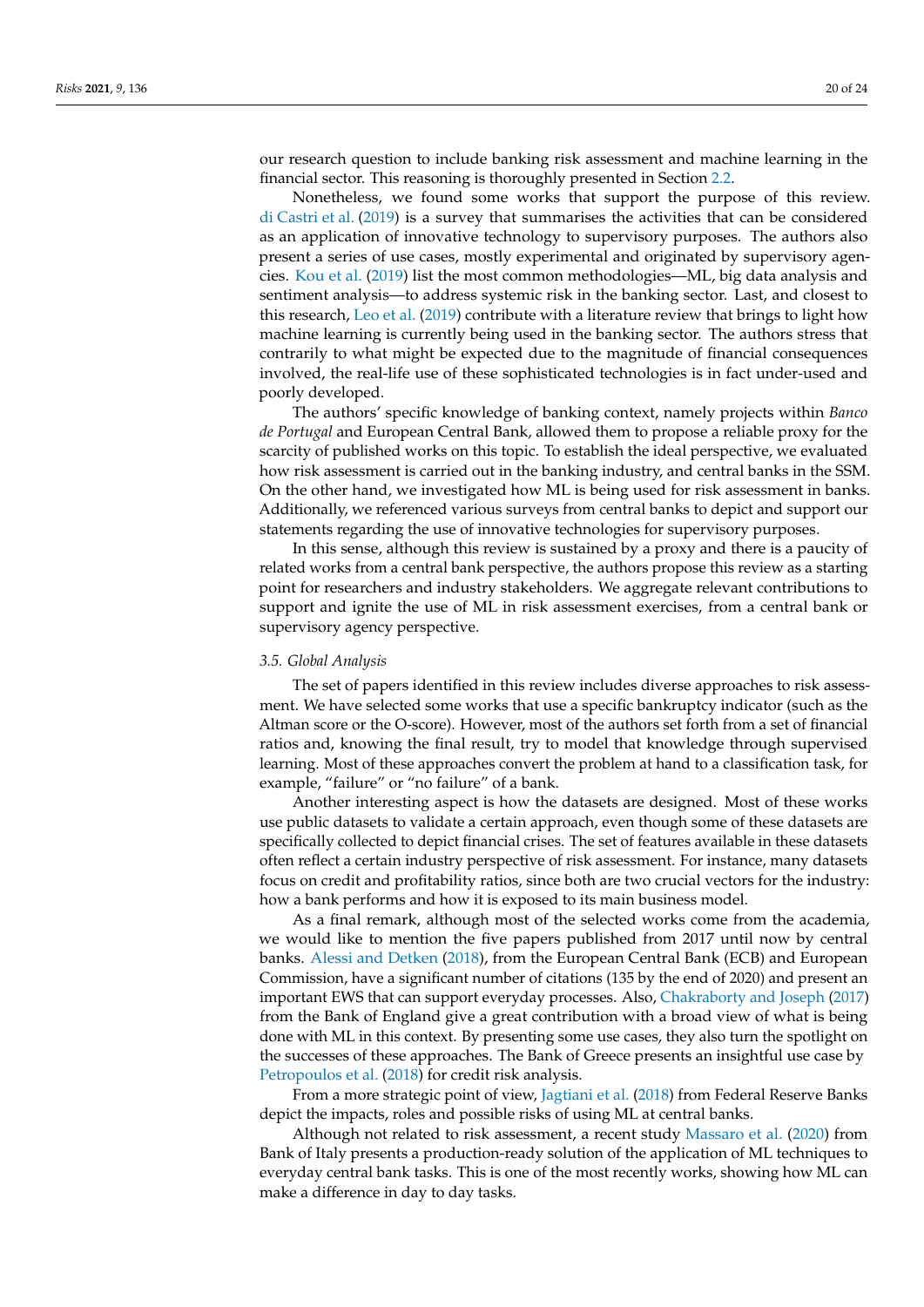# **4. Conclusions**

This review provides a comprehensive picture of how machine learning techniques have been used so far in risk assessment from a central bank's perspective. It is organised by timeline and topic. All of the presented topics relate to some extent to the supervisory activity and to dimensions of analysis that are part of the day-to-day processes. As a consequence of the SSM legislation and the EBA reporting requirements, this work focused on the European banking sector.

The majority of the selected papers reflect upon the credit scoring problem. This stems largely from the fact that granting loans is the core business of most of the commercial banking sector. Stress testing in the form of bankruptcy prediction is also in the spotlight since it is strongly connected with regulators' compliance. There are several other risks a bank is exposed to that require their own studies, such as liquidity or operational risk. However, focusing on those risks is more of a compliance issue, rather than a business model perspective.

Some studies benefited from more structure and clarity, which is useful for comparability purposes. The more structured studies answer the questions of which problem they are addressing (a measure of risk and its perspective, a stock index, portfolio pricing, etc.), ML techniques that were applied, and variables considered. They also offer insight into the datasets they were based upon, and clarify the methods used to assess the models' precision and prediction capability. The lack of this organised approach evidenced in some articles made it more difficult to review and condense the information published across the broad spectrum of expertise found. As a consequence, interpreting data originating in different geographies and diverse banks' business models proves to be a challenging task. International consensus must be established regarding terminology, analysis methods and result reporting, as pertaining to this field. The authors advocate for a universal risk assessment methodology, classifying bank risk according to preset parameters and based on the same data, regardless of their location or business model. To this end and taking advantage of the central bank's perspective, the authors suggest the use of the Supervisory Review and Evaluation Process (SREP), namely, one of its pillars, the Risk Assessment System (RAS). This methodology is used by the ECB and applied, to some extent, to every institution in the SSM. Through the application of such a broad methodology, results of analysis and ML application are more comparable to an already established practice.

Another relevant aspect is the paucity of data published from a supervisory perspective. The reviewed papers mainly focus on credit risk and stress tests using public data. Despite being useful in assessing the financial health of a credit institution, they seldom use data collected through supervisory directives. Scenario testing, sometimes used as a synonym for stress testing, is another decision support system that greatly increases the analytical capabilities of supervisors. The authors emphasise the importance of landmark publications such as the EWS proposed by [Filippopoulou et al.](#page-22-26) [\(2020\)](#page-22-26), using data gathered in the aftermath of the 2008 economic collapse (European Central Bank Macroprudential Database). These systems are especially relevant since they function as a daily tool for analysts, and strongly benefit from supervisory data. The EWS developed by [Alessi and](#page-21-8) [Detken](#page-21-8) [\(2018\)](#page-21-8) has also had an enormous impact in the literature by presenting a solution for anticipating banking crisis, using random forests.

As a final remark, we point out that many of these studies rely on public datasets. This often implies they are not as recent as desired since the data might not include the more recent events. For instance, a dataset from 2005 to 2011 captures the market behaviour before the crisis, the crisis itself, and a fraction of the decline of the market. It would be useful to model the behaviour of the institutions with the new regulation as well as the economic recovery seen later until 2019.

#### *Limitations and Future Work*

This study proposed to select and review the literature regarding the applications of machine learning to banking supervision. However, since this is a rather specific topic and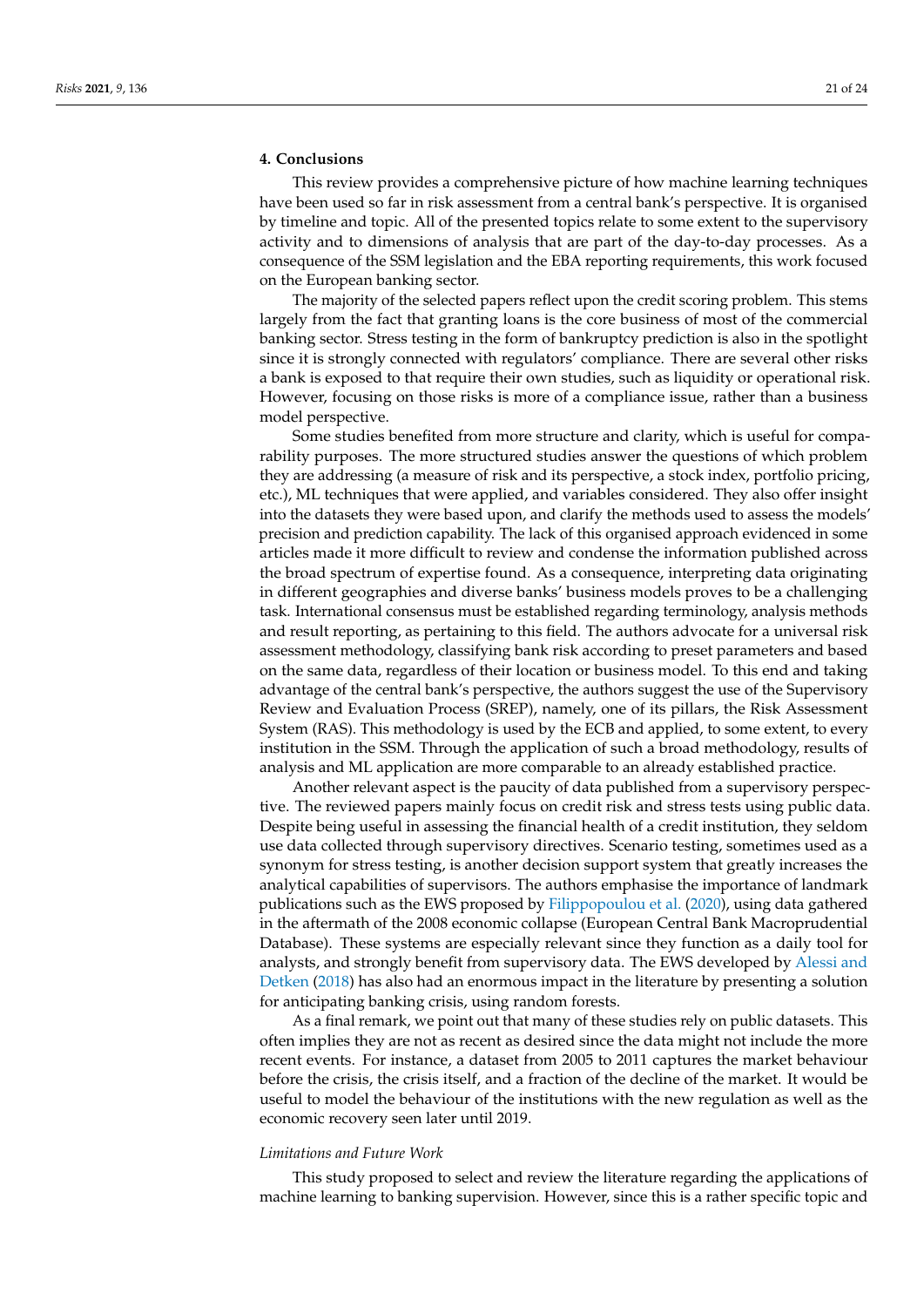the regulation has suffered a thorough revision after the 2008 financial crisis, our review falls short on papers that address solely this issue. There is some literature published by central banks and other agencies, but these works are mostly surveys, assessments of adoption, or definition of new concepts. As a consequence, the research query was broadened to include works from other perspectives:

- Assessment of credit defaults (the topic most explored in the reviewed literature);
- New stress test methodologies;
- Systemic risk detection;
- Other surveys regarding fin-tech and sup-tech.

All these topics are pillars of financial analysis and as such, they relate in a direct and crucial manner to proper supervision. Nevertheless, they are all collateral aspects and do not correspond to the core of the supervisory process itself.

Another aspect worth mentioning is the fact that our work is not a detailed review of the literature cited within it. Due to the heterogeneous structure of the included literature, we opted for a broader approach when comparing them. Each topic would merit an individual in-depth analysis and review, which was not warranted in the scope of this article. The authors believe this review will provide a stepping stone for supervisors, analysts, consultants, or academics that desire to further explore machine learning as a tool for banking risk assessment.

**Author Contributions:** Conceptualization, P.G. and M.C.; methodology, P.G.; validation, P.G. and M.C.; investigation, P.G. and M.C.; writing—original draft preparation, P.G.; writing—review and editing, P.G and M.C.; visualization, P.G.; supervision, M.C. Both authors have read and agreed to the published version of the manuscript.

**Funding:** This research received no external funding.

**Institutional Review Board Statement:** Not applicable.

**Informed Consent Statement:** Not applicable.

**Conflicts of Interest:** The authors declare no conflict of interest.

# **References**

- <span id="page-21-6"></span>Abellán, Joaquín, and Javier G. Castellano. 2017. A comparative study on base classifiers in ensemble methods for credit scoring. *Expert Systems with Applications* 73: 1–10. [\[CrossRef\]](http://doi.org/10.1016/j.eswa.2016.12.020)
- <span id="page-21-5"></span>Ala'raj, Maher, and Maysam F. Abbod. 2016. A new hybrid ensemble credit scoring model based on classifiers consensus system approach. *Expert Systems with Applications* 64: 36–55. [\[CrossRef\]](http://dx.doi.org/10.1016/j.eswa.2016.07.017)
- <span id="page-21-8"></span>Alessi, Lucia, and Carsten Detken. 2018. Identifying excessive credit growth and leverage. *Journal of Financial Stability* 35: 215–25. [\[CrossRef\]](http://dx.doi.org/10.1016/j.jfs.2017.06.005)
- <span id="page-21-11"></span>Alonso, Andrés, and Jose Manuel Carbo. 2020. Machine Learning in Credit Risk: Measuring the Dilemma Between Prediction and Supervisory Cost. *SSRN Electronic Journal*. [\[CrossRef\]](http://dx.doi.org/10.2139/ssrn.3724374)
- <span id="page-21-9"></span>Alonso, Andrés, and Jose Manuel Carbo. 2021. Understanding the Performance of Machine Learning Models to Predict Credit Default: A Novel Approach for Supervisory Evaluation. *SSRN Electronic Journal*. [\[CrossRef\]](http://dx.doi.org/10.2139/ssrn.3774075)
- <span id="page-21-2"></span>Altman, Edward. 1968. Financial Ratios, Discriminant Analysis and The Prediction of Corpporate Bankruptcy. *The Journal of Finance* XXIII: 589–609.
- <span id="page-21-3"></span>Angelini, Eliana, Giacomo di Tollo, and Andrea Roli. 2008. A neural network approach for credit risk evaluation. *Quarterly Review of Economics and Finance* 48: 733–55. [\[CrossRef\]](http://dx.doi.org/10.1016/j.qref.2007.04.001)
- <span id="page-21-10"></span>Antunes, José Américo Pereira. 2021. To supervise or to self-supervise: A machine learning based comparison on credit supervision. *Financial Innovation* 7. [\[CrossRef\]](http://dx.doi.org/10.1186/s40854-021-00242-4)
- <span id="page-21-4"></span>Boyacioglu, Melek Acar, Yakup Kara, and Ömer Kaan Baykan. 2009. Predicting bank financial failures using neural networks, support vector machines and multivariate statistical methods: A comparative analysis in the sample of savings deposit insurance fund (SDIF) transferred banks in Turkey. *Expert Systems with Applications* 36 *Pt 2*: 3355–66. [\[CrossRef\]](http://dx.doi.org/10.1016/j.eswa.2008.01.003)
- <span id="page-21-1"></span>Broeders, Dirk, and Jeremy Prenio. 2018. FSI Insights Innovative technology in financial supervision. *FSI Insights on Policy Implementation* 2018: 29.
- <span id="page-21-0"></span>Burstein, Frada, Clyde W. Holsapple, and Daniel J. Power. 2008. *Decision Support Systems: A Historical Overview*. Berlin/Heidelberg: Springer. [\[CrossRef\]](http://dx.doi.org/10.1007/978-3-540-48713-5_7)
- <span id="page-21-7"></span>Chakraborty, Chiranjit, and Andreas Joseph. 2017. Machine Learning at Central Banks. *SSRN Electronic Journal*. [\[CrossRef\]](http://dx.doi.org/10.2139/ssrn.3031796)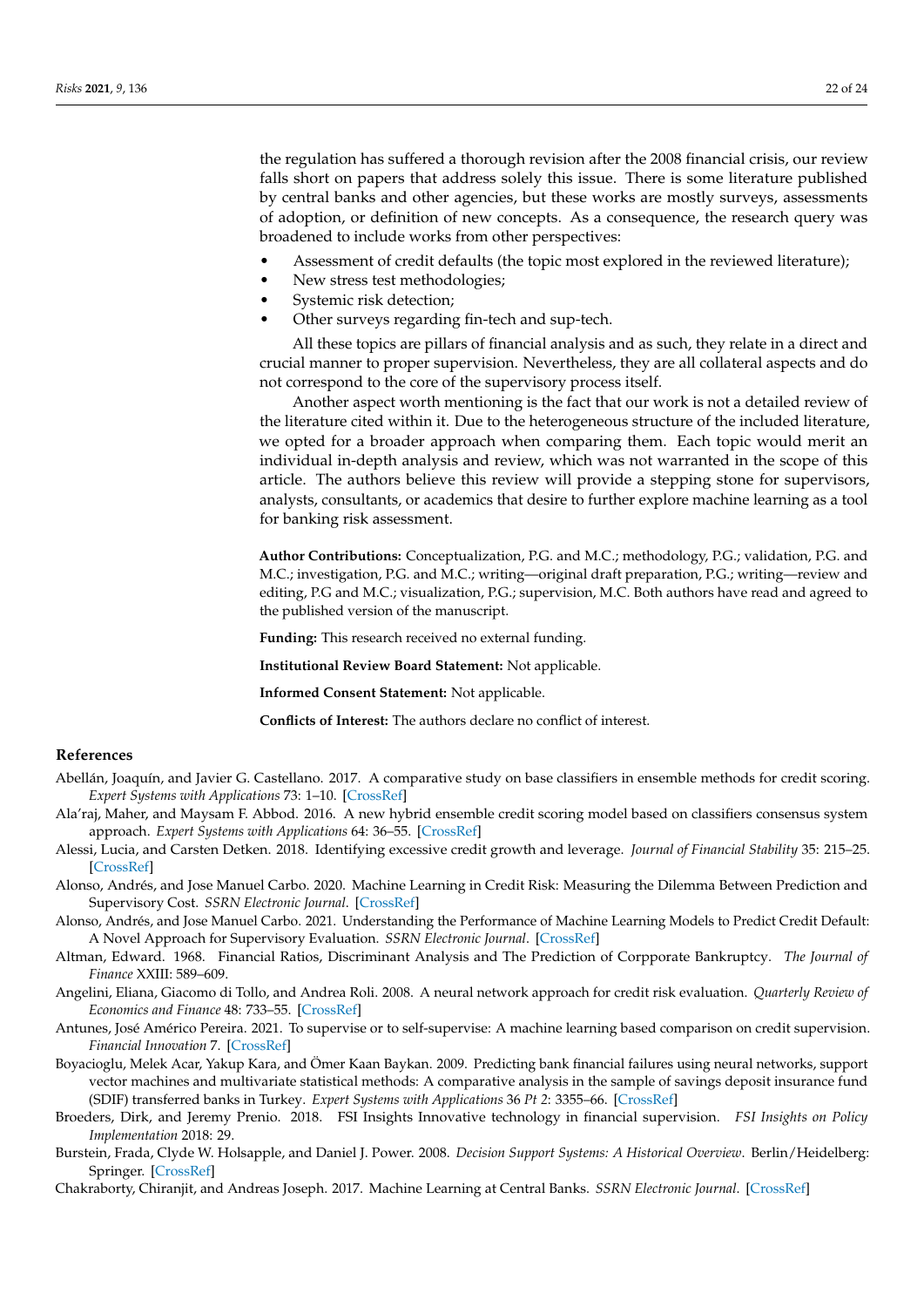- <span id="page-22-10"></span>Chang, Yung Chia, Kuei Hu Chang, and Guan Jhih Wu. 2018. Application of eXtreme gradient boosting trees in the construction of credit risk assessment models for financial institutions. *Applied Soft Computing Journal* 73: 914–20. [\[CrossRef\]](http://dx.doi.org/10.1016/j.asoc.2018.09.029)
- <span id="page-22-6"></span>Chaudhuri, Arindam, and Kajal De. 2011. Fuzzy Support Vector Machine for bankruptcy prediction. *Applied Soft Computing Journal* 11: 2472–86. [\[CrossRef\]](http://dx.doi.org/10.1016/j.asoc.2010.10.003)
- <span id="page-22-9"></span>Chen, Tianqi, and Carlos Guestrin. 2016. XGBoost: A scalable tree boosting system. Paper presented at ACM SIGKDD International Conference on Knowledge Discovery and Data Mining, San Francisco, CA, USA, August 13–17; pp. 785–94. [\[CrossRef\]](http://dx.doi.org/10.1145/2939672.2939785)
- <span id="page-22-16"></span>Climent, Francisco, Alexandre Momparler, and Pedro Carmona. 2019. Anticipating bank distress in the Eurozone: An Extreme Gradient Boosting approach. *Journal of Business Research* 101: 885–96. [\[CrossRef\]](http://dx.doi.org/10.1016/j.jbusres.2018.11.015)
- <span id="page-22-18"></span>Dastile, Xolani, Turgay Celik, and Moshe Potsane. 2020. Statistical and machine learning models in credit scoring: A systematic literature survey. *Applied Soft Computing Journal* 91: 106263. [\[CrossRef\]](http://dx.doi.org/10.1016/j.asoc.2020.106263)
- <span id="page-22-27"></span>de Portugal, Banco. 2021. Banco de Portugal Microdata Research Laboratory. Available online: <https://bplim.bportugal.pt> (accessed on 4 May 2021).
- <span id="page-22-21"></span>di Castri, Simone, Stefan Hohl, and Arend Kulenkampff. 2019. FSI Insights on policy implementation No. 19: The suptech generations. *Financial Stability Institute* 19: 19.
- <span id="page-22-24"></span>Doerr, By Sebastian, Leonardo Gambacorta, and Jose Maria Serena. 2021. How do central banks use big data and machine learning? *The European Money and Finance Forum* 67: 1–6. Available online: <https://www.bis.org/publ/work930.pdf> (accessed on 20 May 2021)
- <span id="page-22-19"></span>Dwivedi, Yogesh K., Laurie Hughes, Elvira Ismagilova, Gert Aarts, Crispin Coombs, Tom Crick, Yanqing Duan, Rohita Dwivedi, John Edwards, Aled Eirug, and et al. 2021. Artificial Intelligence (AI): Multidisciplinary perspectives on emerging challenges, opportunities, and agenda for research, practice and policy. *International Journal of Information Management* 57. [\[CrossRef\]](http://dx.doi.org/10.1016/j.ijinfomgt.2019.08.002)
- <span id="page-22-1"></span>European Banking Authority. 2013. EBA Implementing Technical Standards (ITS). Available online: [http://www.eba.europa.](http://www.eba.europa.eu/documents/10180/532570/EBA-ITS-2013-12+(Final+draft+ITS+on+Hypothetical+Capital+of+a+CCP).pdf) [eu/documents/10180/532570/EBA-ITS-2013-12+\(Final+draft+ITS+on+Hypothetical+Capital+of+a+CCP\).pdf](http://www.eba.europa.eu/documents/10180/532570/EBA-ITS-2013-12+(Final+draft+ITS+on+Hypothetical+Capital+of+a+CCP).pdf) (accessed on 20 May 2021).
- <span id="page-22-2"></span>European Commission. 2015. *Single Supervisory Mechanism*. Brussels: European Commission.
- <span id="page-22-26"></span>Filippopoulou, Chryssanthi, Emilios Galariotis, and Spyros Spyrou. 2020. An early warning system for predicting systemic banking crises in the Eurozone: A logit regression approach. *Journal of Economic Behavior and Organization* 172: 344–63. [\[CrossRef\]](http://dx.doi.org/10.1016/j.jebo.2019.12.023)
- <span id="page-22-4"></span>Galindo, Jua , and Pablo Tamayo. 2000. Credit risk assessment using statistical and machine learning: Basic methodology and risk modeling applications. *Computational Economics* 15: 107–43. [\[CrossRef\]](http://dx.doi.org/10.1023/A:1008699112516)
- <span id="page-22-12"></span>Gogas, Periklis, Theophilos Papadimitriou, and Anna Agrapetidou. 2018. Forecasting bank failures and stress testing: A machine learning approach. *International Journal of Forecasting* 34: 440–55. [\[CrossRef\]](http://dx.doi.org/10.1016/j.ijforecast.2018.01.009)
- <span id="page-22-3"></span>Gusenbauer, Michael. 2019. Google Scholar to overshadow them all? Comparing the sizes of 12 academic search engines and bibliographic databases. *Scientometrics* 118: 177–214. [\[CrossRef\]](http://dx.doi.org/10.1007/s11192-018-2958-5)
- <span id="page-22-7"></span>Hammer, Peter L., Alexander Kogan, and Miguel A. Lejeune. 2012. A logical analysis of banks' financial strength ratings. *Expert Systems with Applications* 39: 7808–21. [\[CrossRef\]](http://dx.doi.org/10.1016/j.eswa.2012.01.087)
- <span id="page-22-5"></span>Hillegeist, Stephen A., Elizabeth K. Keating, Donald P. Cram, and Kyle G. Lundstedt. 2004. Assessing the probability of bankruptcy. *Review of Accounting Studies* 9: 5–34. [\[CrossRef\]](http://dx.doi.org/10.1023/B:RAST.0000013627.90884.b7)
- <span id="page-22-23"></span>Huang, Shian Chang, Cheng Feng Wu, Chei Chang Chiou, and Meng Chen Lin. 2021. Intelligent FinTech Data Mining by Advanced Deep Learning Approaches. *Computational Economics*. [\[CrossRef\]](http://dx.doi.org/10.1007/s10614-021-10118-5)
- <span id="page-22-11"></span>Jagtiani, Julapa, Larry Wall, and Todd Vermilyea. 2018. The Roles of Big Data and Machine Learning in Bank Supervision. *Banking Perspectives, Forthcoming* 1–11.
- <span id="page-22-25"></span>Kolari, James W., Félix J. López-Iturriaga, and Ivan Pastor Sanz. 2019. Predicting European bank stress tests: Survival of the fittest. *Global Finance Journal* 39: 44–57. [\[CrossRef\]](http://dx.doi.org/10.1016/j.gfj.2018.01.015)
- <span id="page-22-17"></span>Kou, Gang, Xiangrui Chao, Yi Peng, Fawaz E. Alsaadi, and Enrique Herrera-Viedma. 2019. Machine learning methods for systemic risk analysis in financial sectors. *Technological and Economic Development of Economy* 25: 716–42. [\[CrossRef\]](http://dx.doi.org/10.3846/tede.2019.8740)
- <span id="page-22-13"></span>Kupiec, Paul H. 2018. On the accuracy of alternative approaches for calibrating bank stress test models. *Journal of Financial Stability* 38: 132–46. [\[CrossRef\]](http://dx.doi.org/10.1016/j.jfs.2018.08.001)
- <span id="page-22-14"></span>Le, Hong Hanh, and Jean Laurent Viviani. 2018. Predicting bank failure: An improvement by implementing a machine-learning approach to classical financial ratios. *Research in International Business and Finance* 44: 16–25. [\[CrossRef\]](http://dx.doi.org/10.1016/j.ribaf.2017.07.104)
- <span id="page-22-20"></span>Lee, In, and Yong Jae Shin. 2020. Machine learning for enterprises: Applications, algorithm selection, and challenges. *Business Horizons* 63: 157–70. [\[CrossRef\]](http://dx.doi.org/10.1016/j.bushor.2019.10.005)
- <span id="page-22-15"></span>Leo, Martin, Suneel Sharma, and Koilakuntla Maddulety. 2019. Machine learning in banking risk management: A literature review. *Risks* 7. [\[CrossRef\]](http://dx.doi.org/10.3390/risks7010029)
- <span id="page-22-8"></span>López Iturriaga, Félix J., and Iván Pastor Sanz. 2015. Bankruptcy visualization and prediction using neural networks: A study of U.S. commercial banks. *Expert Systems with Applications* 42: 2857–69. [\[CrossRef\]](http://dx.doi.org/10.1016/j.eswa.2014.11.025)
- <span id="page-22-22"></span>Massaro, Paolo, Ilaria Vannini, and Oliver Giudice. 2020. Institutional Sector Cassifier, a Machine Learning Approach. *SSRN Electronic Journal* 548. [\[CrossRef\]](http://dx.doi.org/10.2139/ssrn.3612710)
- <span id="page-22-0"></span>Milian, Eduardo Z., Mauro de M. Spinola, and Marly M. de Carvalho. 2019. Fintechs: A literature review and research agenda. *Electronic Commerce Research and Applications* 34. [\[CrossRef\]](http://dx.doi.org/10.1016/j.elerap.2019.100833)